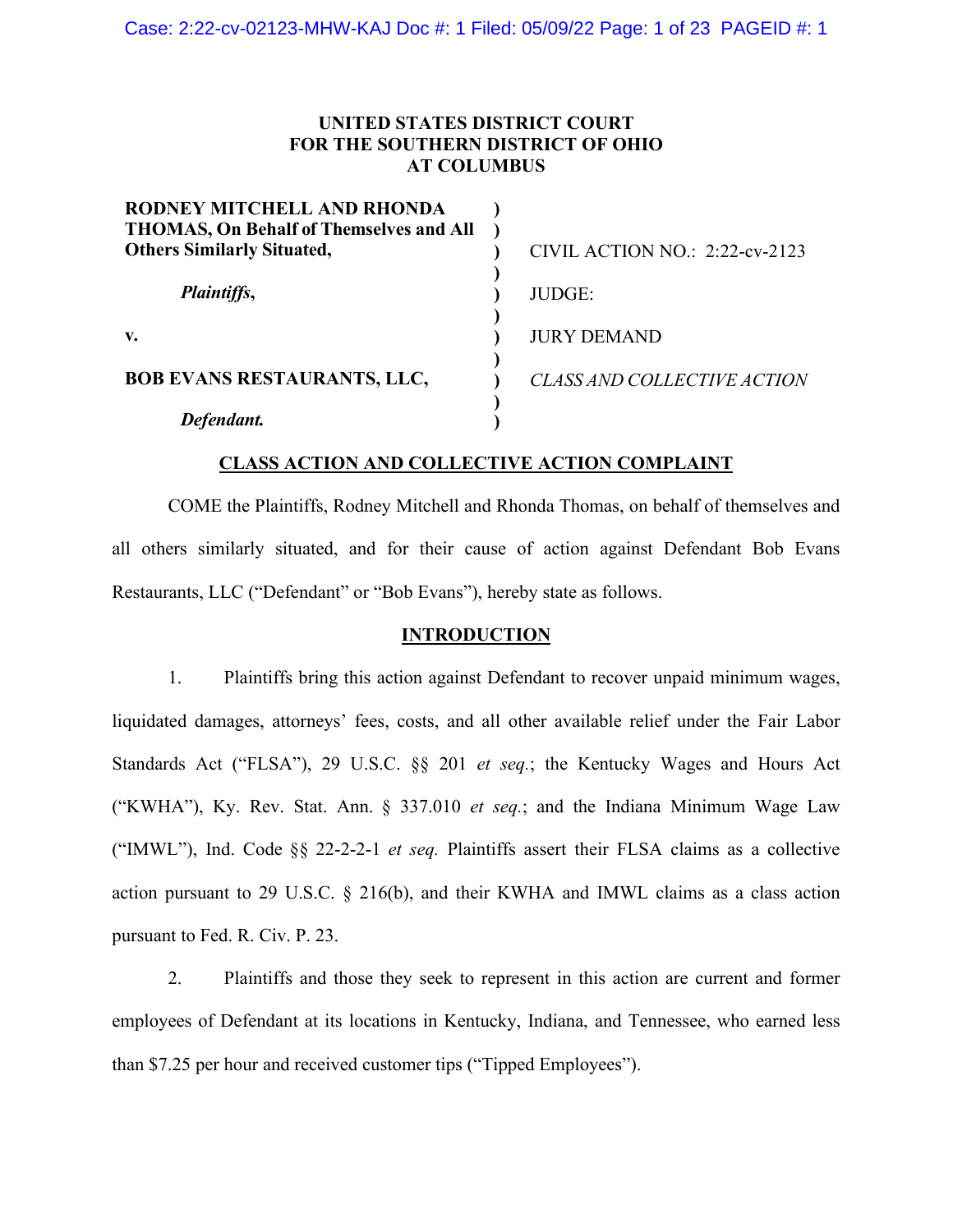### Case: 2:22-cv-02123-MHW-KAJ Doc #: 1 Filed: 05/09/22 Page: 2 of 23 PAGEID #: 2

3. Defendant pays tipped employees a tipped hourly wage less than the statutory \$7.25 per hour minimum wage and relies on the "tip credit" provisions of the FLSA, KWHA, and IMWL to satisfy its statutory minimum wage obligations.

4. Defendant has a practice of overriding or adjusting the rate of pay for hours worked by Tipped Employees of Defendant's Kentucky, Indiana, and Tennessee locations located within Bob Evans' Region 2 Area 6. These after-the-fact adjustments reduce the rate of pay for class members who believe they are clocked in at a classification that provides a rate of pay without Bob Evan's deduction of a tip credit, but results in their rate of pay being subsequently reduced to less than \$7.25 per hour during times that class members are performing work that is not eligible for the tip credit under federal or state law. The overrides are generally performed from a location other than the restaurants where the class members work, suggesting the actions are taken by Bob Evans' management.

5. Defendant has a practice of requiring Tipped Employees of Defendant's Kentucky, Indiana and Tennessee locations to perform work that is not part of their tipped occupation nor directly supporting their tip-producing work at a rate less than the statutory \$7.25 per hour minimum wage, in violation of the FLSA, KWHA, and IMWL.

6. Defendant has a practice of requiring Tipped Employees of Defendant's Kentucky, Indiana, and Tennessee locations to perform work that is not directly supporting their tip-producing work but which was performed for a substantial amount of time (i.e., more than 20% of a single shift or at any time for a duration of 30 minutes or longer), in violation of the FLSA, KWHA, and IMWL.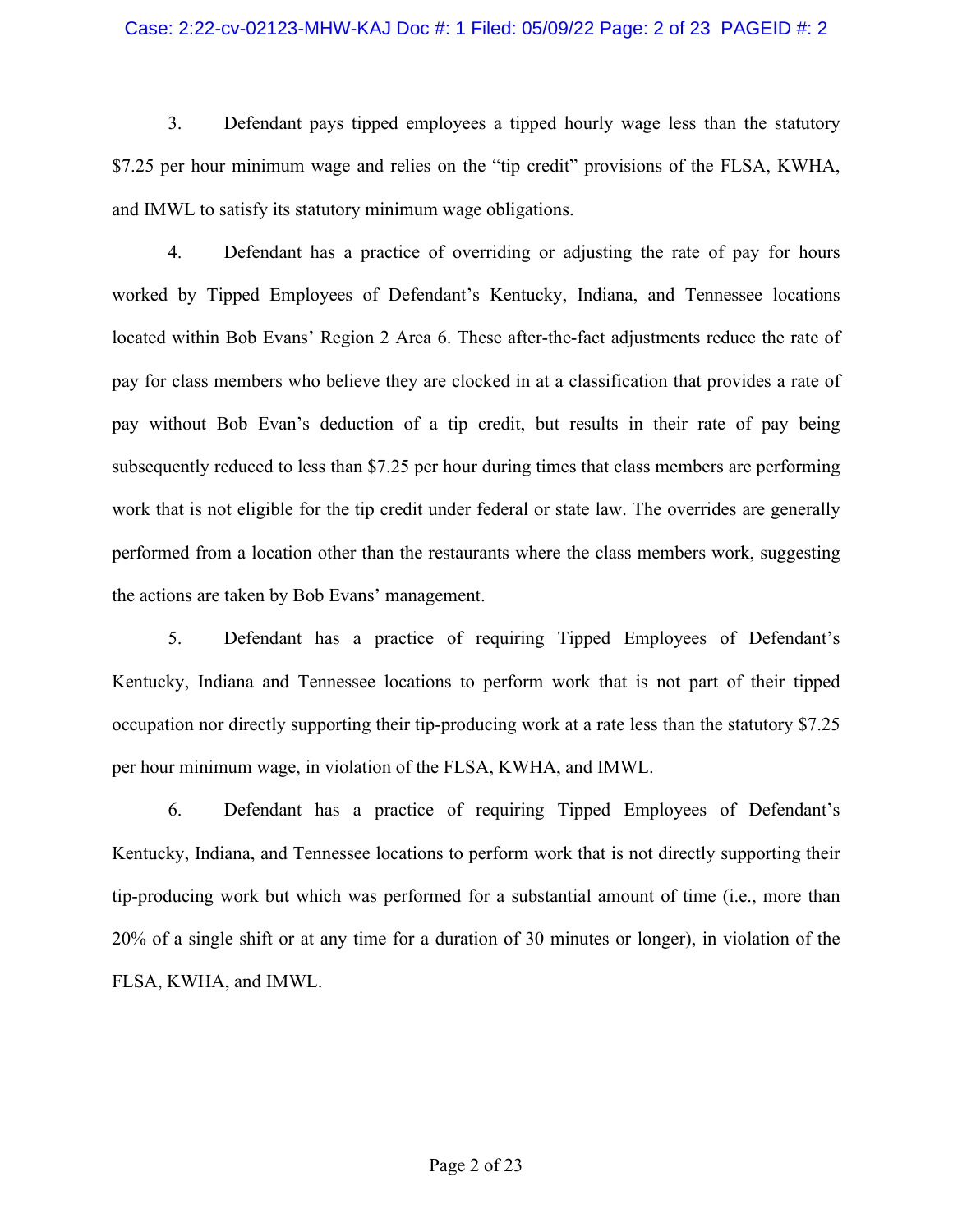# **PARTIES, JURISDICTION, AND VENUE**

# **A. Plaintiff Rodney Mitchell**

7. Plaintiff Rodney Mitchell is a resident and citizen of Louisville, Jefferson County, Kentucky.

8. Defendant employed Plaintiff Rodney Mitchell at its Store Number 0437- Hillview ("Hillview"), located in Louisville, Kentucky, from September 2019 to the present.

9. Throughout his employment, Plaintiff Rodney Mitchell has been employed as a tipped employee and was paid hourly wages less than \$7.25 per hour plus tips. Plaintiff Rodney Mitchell was previously promoted to manage Defendant's Hillview location; however, he was demoted on April 28, 2022, after Defendant discovered he was contemplating filing this lawsuit.

# **B. Plaintiff Rhonda Thomas**

10. Plaintiff Rhonda Thomas is a resident and citizen of New Albany, Floyd County, Indiana.

11. Defendant employed Plaintiff Rhonda Thomas at its Store Number 575-New Albany ("New Albany"), located in New Albany, Indiana, from April 1, 2012, until it closed on March 21, 2022.

12. Plaintiff Rhonda Thomas is now employed by Defendant at its Store Number 78- Clarksville ("Clarksville"), located in Clarksville, Indiana.

13. Throughout her employment, Plaintiff Rhonda Thomas has been employed as a tipped employee and was paid hourly wages less than \$7.25 per hour plus tips.

# **C. Defendant Bob Evans Restaurants, LLC**

14. Defendant Bob Evans Restaurants, LLC, is a Delaware limited liability company, with its principal place of business at 8111 Smith's Mill Road, New Albany, OH 43054, and it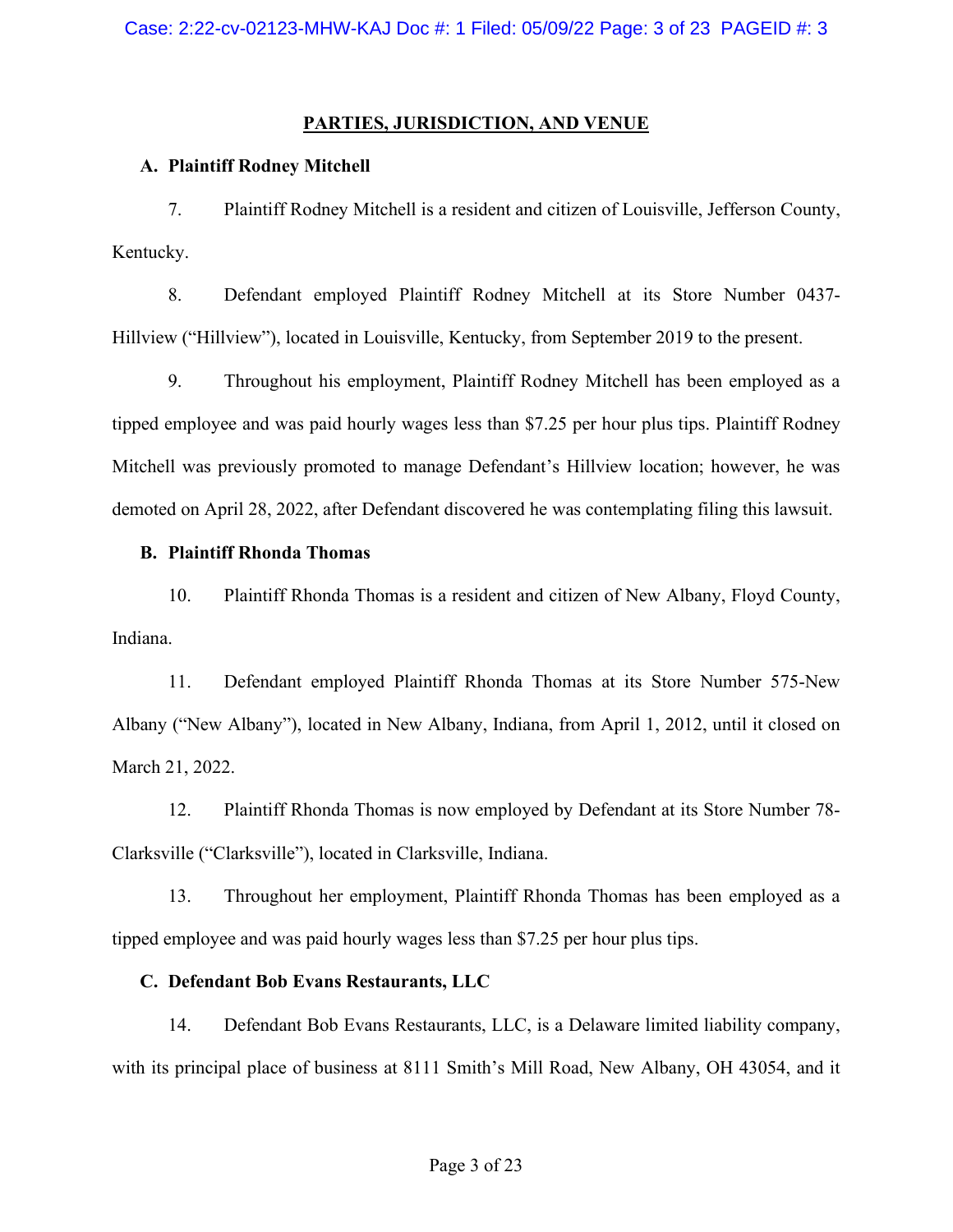### Case: 2:22-cv-02123-MHW-KAJ Doc #: 1 Filed: 05/09/22 Page: 4 of 23 PAGEID #: 4

conducts business within this judicial district. Defendant's registered agent for service of process is CT Corporation System, 4400 Easton Commons Way, Suite 125, Columbus, Ohio 43219.

15. At all times and for all acts stated herein, Defendant acted through its agents, servants, and employees.

16. Defendant has at all relevant times herein been an employer within the meaning of the FLSA, KWHA, and IMWL.

### **D. Jurisdiction and Venue**

17. This Court has jurisdiction over Plaintiffs' claims because they are brought pursuant to FLSA, 29 U.S.C. § 216(b), and because they raise a federal question pursuant to 28 U.S.C. § 1331. This Court has jurisdiction over Plaintiffs' supplemental state law claims pursuant to 28 U.S.C. § 1367.

18. Venue for this action properly lies in the Southern District of Ohio, pursuant to 28 U.S.C. § 1391, because Defendant's headquarters is located in Ohio.

## **FACTS**

19. Plaintiffs' allegations in paragraphs 1-18 are incorporated by reference as if fully set forth herein.

20. Plaintiffs and other Tipped Employees are current and former employees of Defendant at its locations in Kentucky, Indiana, and Tennessee, who earned less than \$7.25 per hour and received customer tips.

21. Plaintiffs and other Tipped Employees are engaged in a tipped occupation insofar as they customarily and regularly earn more than \$30 per month in tips for the work they perform for Defendant.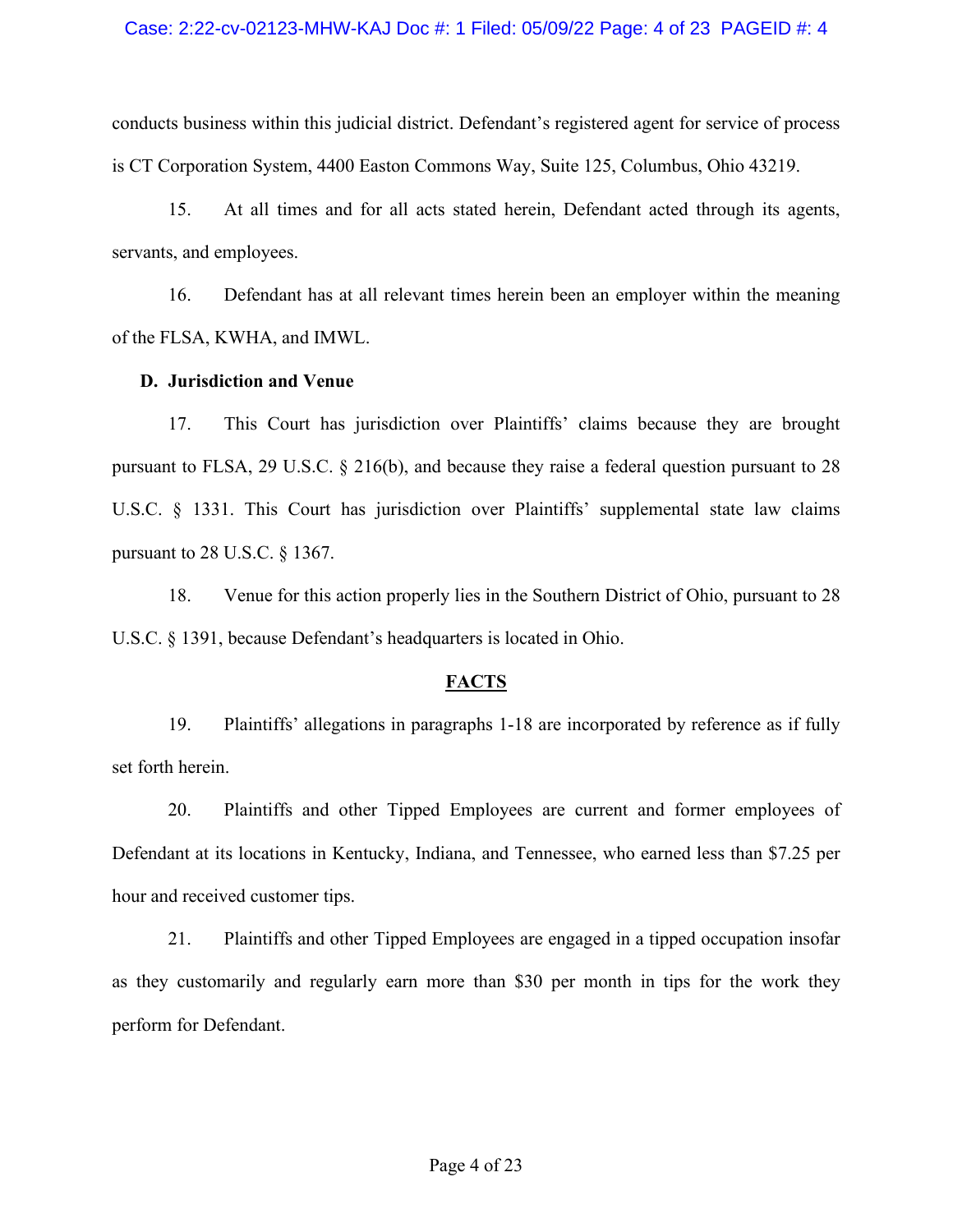### Case: 2:22-cv-02123-MHW-KAJ Doc #: 1 Filed: 05/09/22 Page: 5 of 23 PAGEID #: 5

22. Defendant pays Plaintiffs and other Tipped Employees a wage below the \$7.25 per hour minimum wage.

23. Defendant purports to utilize a tip credit for each hour worked by Plaintiffs and other Tipped Employees to comply with the FLSA, KWHA, and IMWL's required minimum wage of \$7.25 per hour. 29 U.S.C. §§ 203(m), 206; 29 C.F.R. § 531.51; Ky. Rev. Stat. Ann. § 337.275; Ind. Code § 22-2-2-4.

24. Plaintiffs and other Tipped Employees performed work for Defendant which does not qualify as work that is part of their tipped occupation and does not directly support their tipproducing work. *See* 29 C.F.R. § 531.56(f)(5); 803 Ky. Admin. Regs. 1:080 § 3(7); Ind. Code § 22-2-2-4.

25. Plaintiffs and other Tipped Employees performed work at an hourly rate at or above the \$7.25 per hour minimum wage for work that is not part of their tipped occupation nor directly supporting their tip-producing work.

26. At certain times throughout their employment with Defendant, Plaintiffs and other Tipped Employees were required to clock in at a rate less than the \$7.25 per hour minimum wage to perform work that is not part of their tipped occupation.

27. Defendant has a practice of adjusting or overriding Plaintiffs and other Tipped Employees' hourly wage rate to an amount less than the \$7.25 per hour minimum wage for work that is not part of their tipped occupation nor directly supporting their tip-producing work after Plaintiffs and other Tipped Employees had clocked in at an hourly rate greater than or equal to the \$7.25 per hour minimum wage. Those adjustments or overrides appear to occur at a location away from the restaurant where the tipped worker clocked in, or at the direction of a superior away from the restaurant where the tipped worker clocked in.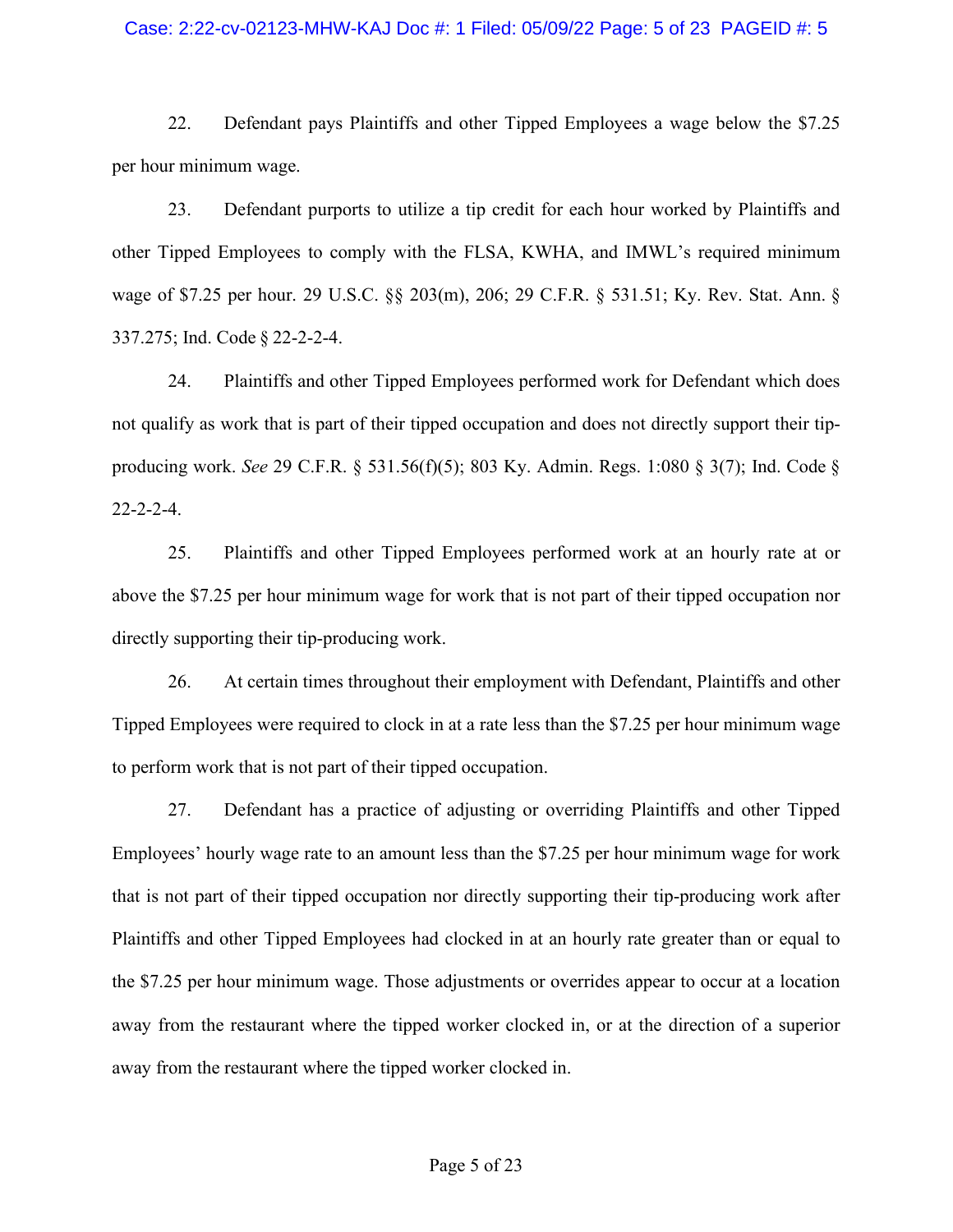### Case: 2:22-cv-02123-MHW-KAJ Doc #: 1 Filed: 05/09/22 Page: 6 of 23 PAGEID #: 6

28. Plaintiffs and other Tipped Employees performed work in the following nontipped roles that was not part of their tipped occupation: trainer (training new servers), host, carry-out, cash-out, dishwasher, cook, kitchen prep (including, but not limited to, slicing tomatoes and fruit, slicing banana bread, making biscuits and gravy, making desserts, and making salads), janitor (including, but not limited to, cleaning bathrooms and sweeping), and various managerial duties.

29. Plaintiffs and other Tipped Employees performed the following tasks which directly supported their tip-producing work in excess of 20% of the time for each shift: rolling silverware, refilling condiment containers, setting tables, bussing and cleaning tables, and cashout.

30. Defendant is able to make adjustments to employees' rate of pay off-site using its customizable point-of-sale system, Aloha POS ("Aloha POS").

31. Before clocking in using the Aloha POS system, Plaintiffs and other Tipped Employees were required to acknowledge that "all non-tipped issues in the last 30 days have been resolved" even though there had been no such resolution. Exhibit A includes an image of the message Plaintiffs and other Tipped Employees were required to acknowledge before being permitted to clock in.

32. Before clocking out using the Aloha POS system, Plaintiffs and other Tipped Employees were required to answer "No" to the following question: "Did you spend more than 20% of your server shift on non-tipped work?" Exhibit B includes an image of the message to which Plaintiffs and other Tipped Employees were required to agree before being permitted to clock out.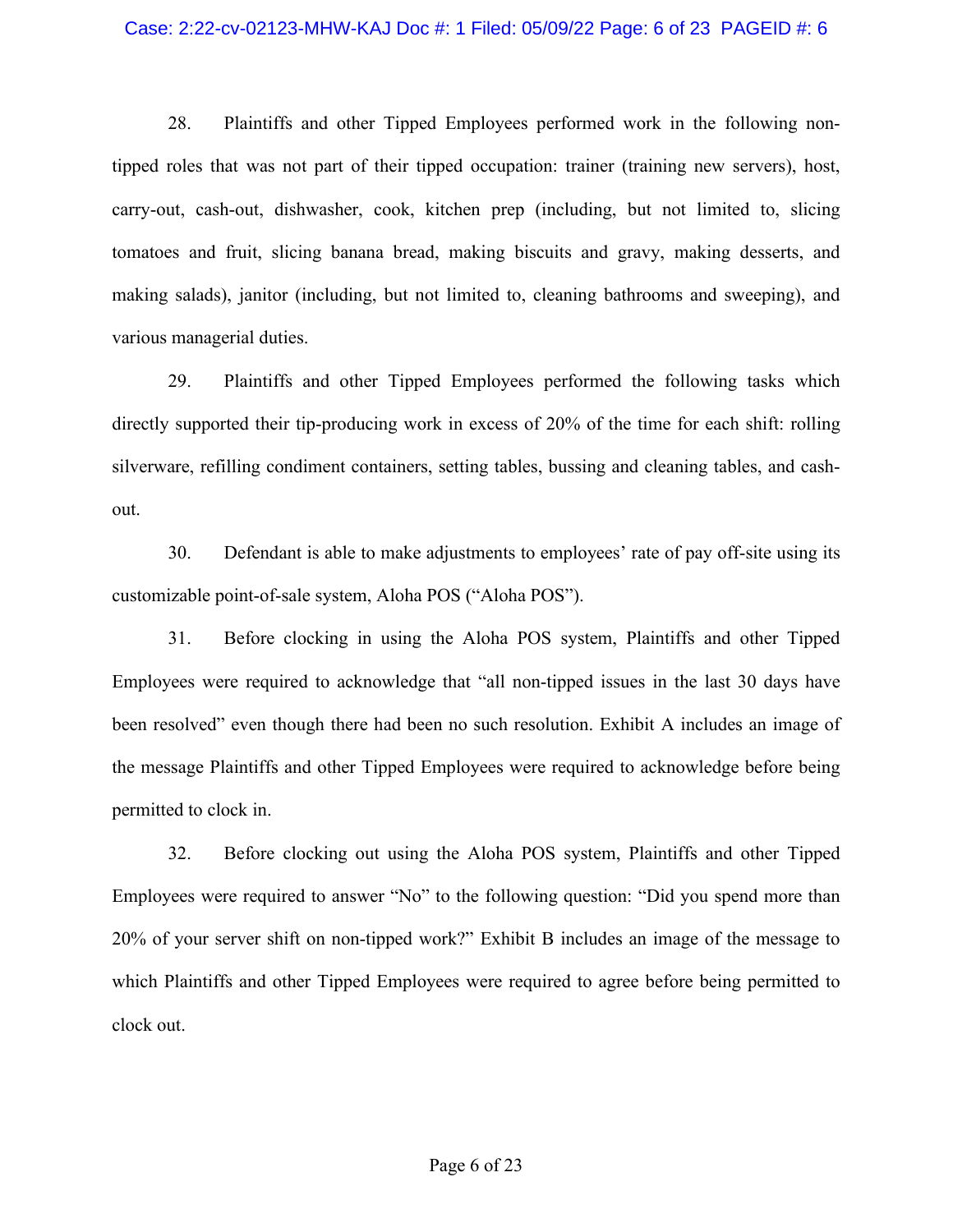### Case: 2:22-cv-02123-MHW-KAJ Doc #: 1 Filed: 05/09/22 Page: 7 of 23 PAGEID #: 7

33. If Plaintiffs and other Tipped Employees answered "Yes" to the question identified in Exhibit B, management authorization via a manager card swipe was required to clock out. Management discouraged Plaintiffs and other Tipped Employees from answering "Yes" and often instructed Plaintiffs and other Tipped Employees to change their answers to "No" in order to be allowed to clock out and receive their tips. Exhibit C includes an image of the manager authorization required if Plaintiffs and other Tipped Employees answered "Yes" to the question identified in Exhibit B.

34. On or about April 25, 2022, Imad Mustafa, the Director of Operations of Bob Evans' Region 2, Area 6, questioned a current employee of Defendant's Hillview location in Louisville, Kentucky, about whether she or other Tipped Employees were contemplating filing this lawsuit.

35. On or about April 26, 2022, Plaintiff Rodney Mitchell was questioned by Zach Reed, the acting General Manager of the Hillview location in Louisville, Kentucky, about whether he or other Tipped Employees were contemplating filing this lawsuit.

36. On or about April 28, 2022, Plaintiff Rodney Mitchell was demoted from his role as a supervisor to a server, in retaliation for his intention to file this lawsuit.

37. Defendant knew, or should have known, that its compensation practices for Plaintiffs and other Tipped Employees violates the FLSA, KWHA, and IMWL.

### **COLLECTIVE ACTION ALLEGATIONS**

38. Plaintiffs' allegations in paragraphs 1-37 are incorporated by reference as if fully set forth herein.

39. Plaintiffs assert their FLSA claim pursuant to 29 U.S.C. § 216(b) as a collective action on behalf of the following similarly situated employees: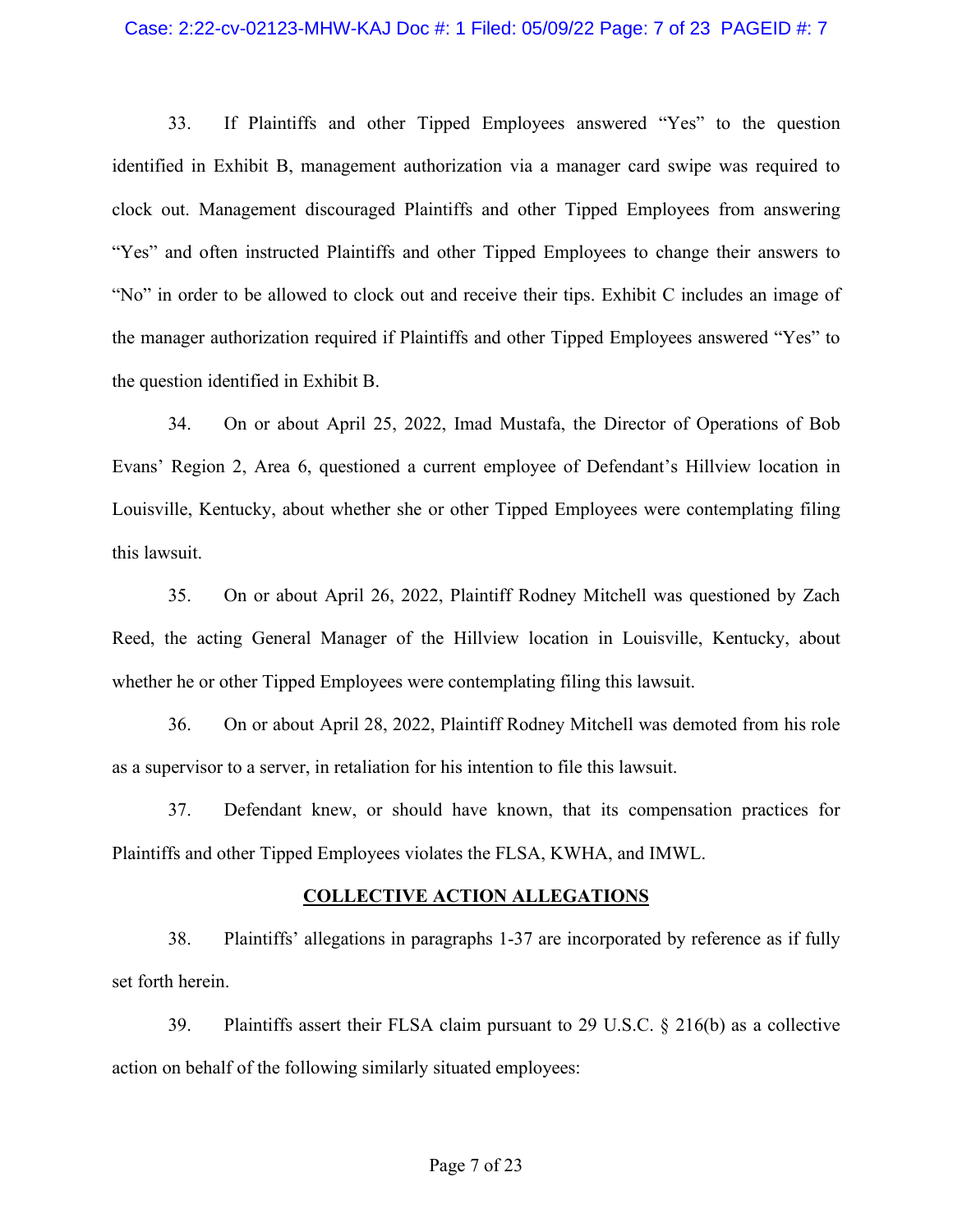All employees of Bob Evans who worked in any store in Region 2 Area 6, after May 9, 2019, for whom Bob Evans paid a wage of less than \$7.25 per hour, and who either (1) spent more than 20 percent of work time or more than 30 consecutive minutes performing non-tipped work that was directly supporting tipped work, or (2) who spent any time performing work that was not part of a tipped occupation, or both.

(The "Collective Class.")

40. Plaintiffs' FLSA claims should proceed as a collective action because Plaintiffs and the Collective Class, having worked pursuant to the common practices described herein, are "similarly situated" as that term is defined in 29 U.S.C. § 216(b) and the associated decisional law.

# **CLASS ACTION ALLEGATIONS**

41. Plaintiffs' allegations in paragraphs 1-40 are incorporated by reference as if fully

set forth herein.

42. Plaintiffs bring this action on their own behalf, and pursuant to Fed. R. Civ. P. 23,

on behalf of the following class of individuals:

All employees of Bob Evans who worked in any store in the Kentucky portion of Region 2 Area 6, after May 9, 2017, or in the Indiana portion of Region 2 Area 6, after May 9, 2019, to whom Bob Evans paid a wage of less than \$7.25 per hour, and who either (1) spent more than 20 percent of work time or more than 30 consecutive minutes performing non-tipped work that was directly supporting tipped work, or (2) who spent any time performing work that was not part of a tipped occupation, or both.

(The "Rule 23 Class").

43. Plaintiffs bring this action on their behalf and, pursuant to Fed. R. Civ. P.

 $23(c)(5)$ , on behalf of the following two subclasses:

a. All class members who worked in any Kentucky restaurant included in the class

during the class period (the "Kentucky Subclass"); and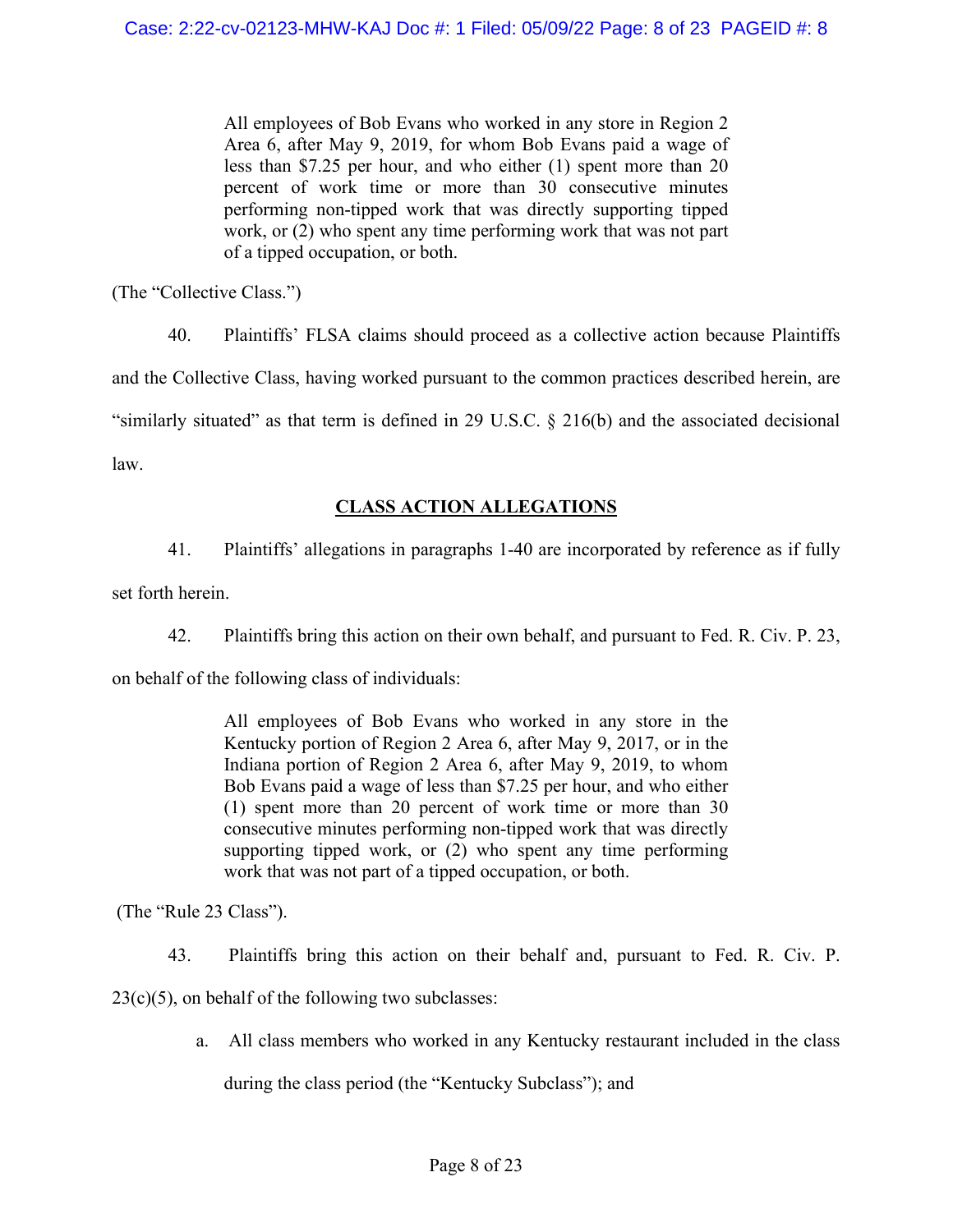b. All class members who worked in any Indiana restaurant included in the class during the class period (the "Indiana Subclass").

Individual class members may be members of one subclass or both subclasses.

44. Plaintiffs are members of the Rule 23 Class they seek to represent. Plaintiff Rodney Mitchell is a member of the Kentucky Subclass. Plaintiff Rhonda Thomas is a member of the Indiana Subclass.

45. Defendant has employed hundreds of individuals as Tipped Employees at its locations in Kentucky and Indiana. Thus, the Rule 23 Class is sufficiently numerous that joinder of all members is impractical, satisfying Fed. R. Civ. P. 23(a)(1).

46. Plaintiffs and members of the Rule 23 Class share the same pivotal questions of law and fact, satisfying Fed. R. Civ. P.  $23(a)(2)$ , due to Defendant's violations of the minimum wage requirements as defined by 29 U.S.C. § 206, Ky. Rev. Stat. Ann. § 337.275, and Ind. Code § 22-2-2-4. As a result, the Rule 23 Class shares factual and legal questions, including, but not limited to, (1) whether Defendant required Tipped Employees to perform work outside of their tipped occupation or not directly supporting their tip-producing work for an hourly rate less than the \$7.25 per hour minimum wage, (2) whether Defendant retroactively changed the rate of pay for employees who believed they were earning an amount greater than \$7.25 per hour and for work not eligible for a tip credit, and (3) the duration of time in which Defendant conducted this practice of paying Tipped Employees an amount less than the \$7.25 per hour minimum wage for work performed outside of their tipped occupation and not directly supporting their tip-producing work.

47. Plaintiffs' claims are typical of the claims of the Rule 23 Class, satisfying Fed. R. Civ. P. 23(a)(3). Defendant's violation of the minimum wage, and other requirements of the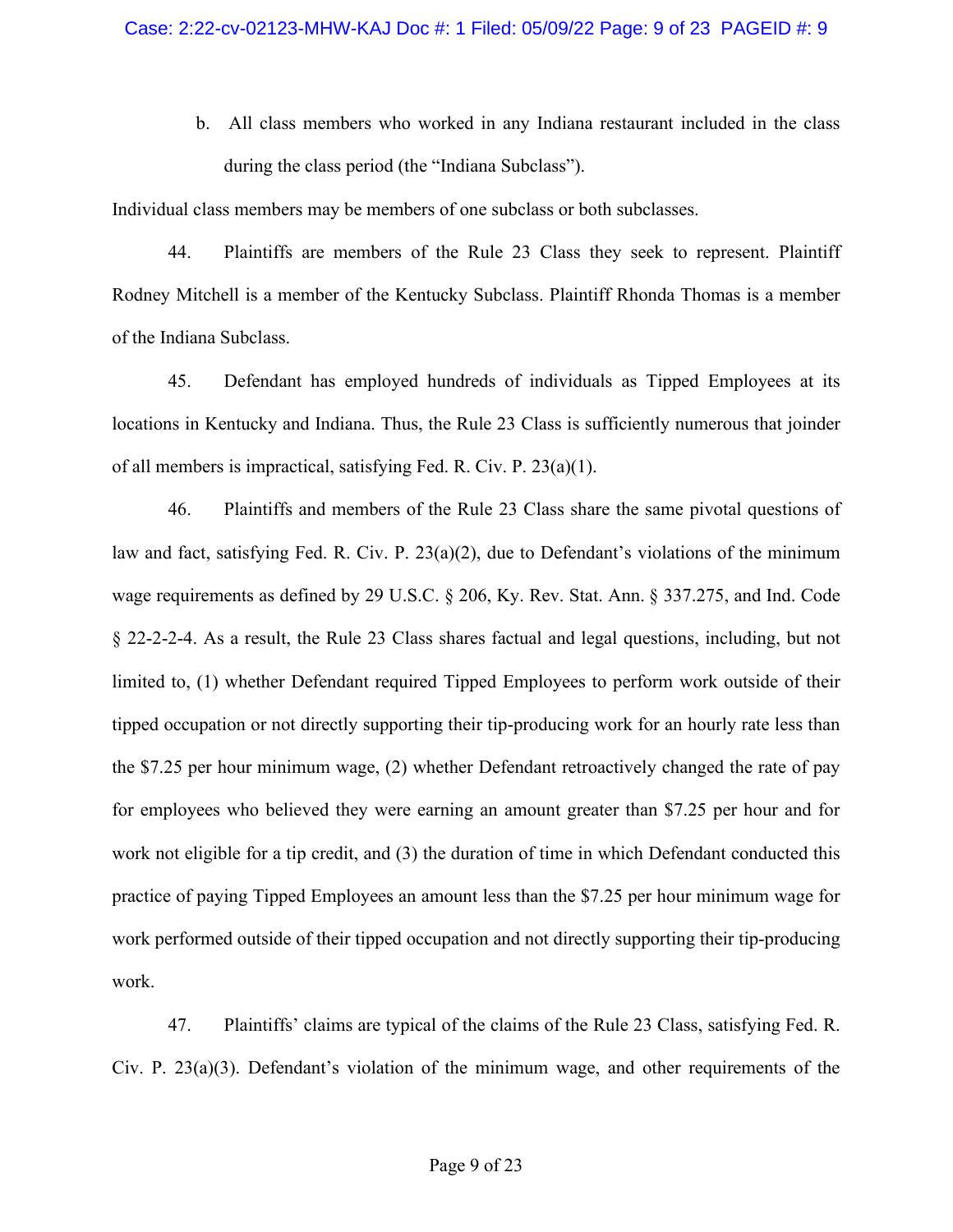KWHA and IMWL, is not the result of any Plaintiff-specific circumstances. Rather, it arises from Defendant's common practices, which Defendant applied generally to all of its Tipped Employees in its Kentucky and Indiana locations, including the Plaintiffs. Thus, in advancing their own claims, Plaintiffs will also be advancing the claims of the Rule 23 Class.

48. Plaintiffs will fairly and adequately represent and protect the interests of the Rule 23 Class, satisfying Fed. R. Civ. P. 23(a)(4). Plaintiffs' interests are shared with the Rule 23 Class and Plaintiffs have no interests that conflict with those of the Rule 23 Class. Furthermore, Plaintiffs have retained competent counsel experienced in class action and other complex litigation, including the representation of classes of employees against their employers related to their employers' failure to pay them properly under the law.

49. By failing to pay Tipped Employees all required minimum wages pursuant to its common pay practices, Defendant has created a scenario in which questions of law and fact common to the Rule 23 Class predominate over any questions affecting only individual members. Thus, a class action is the superior method of fairly and efficiently adjudicating this matter. Plaintiffs are entitled to pursue their claims as a class action, pursuant to Fed. R. Civ. P.  $23(b)(3)$ .

## **FIRST CAUSE OF ACTION: VIOLATION OF MINIMUM WAGE REQUIREMENTS OF THE FLSA**

50. Plaintiffs' allegations in paragraphs 1-49 are incorporated by reference as if fully set forth herein.

51. Plaintiffs assert this claim on behalf of themselves and members of the Collective Class who opt in to this action by filing a consent form pursuant to 29 U.S.C. § 216(b).

52. Plaintiffs and the Collective Class are employees entitled to the FLSA's protections.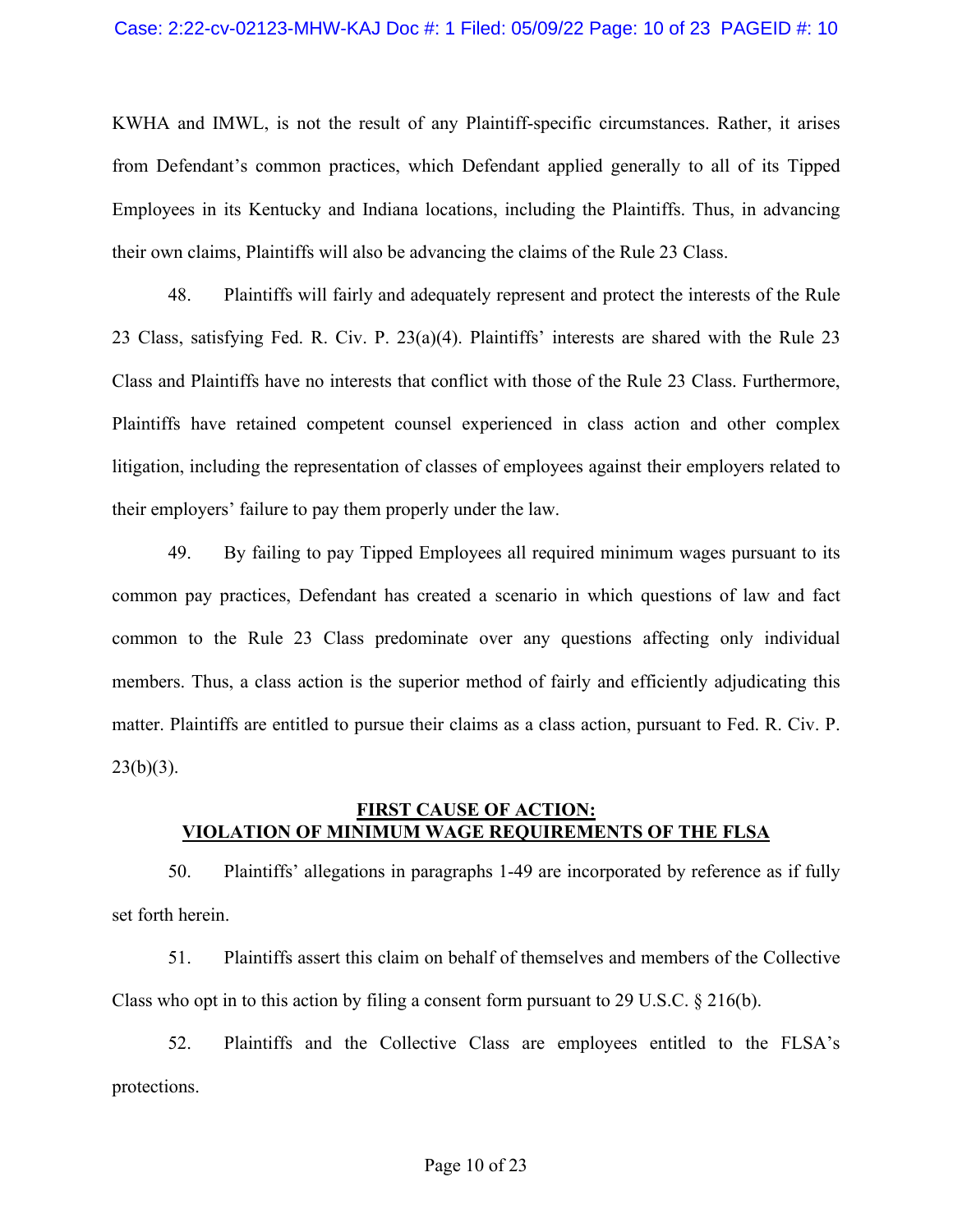53. Defendant is an employer covered by the FLSA.

54. The FLSA entitles employees to a minimum hourly wage of \$7.25 per hour for every hour worked. 29 U.S.C. § 206(a).

55. While employers may utilize a tip credit to satisfy their minimum wage obligations to tipped employees, they forfeit the right to do so when certain requirements are not met. 29 U.S.C. § 203(m), (t).

56. Employers may not take a tip credit for work performed by a tipped employee that is not part of the employee's tipped occupation but directly supports tip-producing work if the tipped employee spends a substantial amount of time performing such work; that is, performing work which directly supports tip-producing work for more than 20 percent of the hours worked during any week worked or performing any directly supporting work for any continuous period of time exceeding 30 minutes. 29 C.F.R. § 531.56(f)(4).

57. Employers may not take a tip credit for work performed by a tipped employee that is not part of the employee's tipped occupation and does not directly support tip-producing work. 29 C.F.R. § 531.56(f)(5).

58. Employers may not take a tip credit for hours worked by an employee that does not qualify the employee as a tipped employee. 29 C.F.R. § 531.59(b).

59. Employers are required to maintain and preserve, *inter alia*, payroll and other records reflecting tips received, hours worked each workday in any occupation in which the employee does not receive tips, and hours worked in each workday in any occupation in which the employee receives tips. 29 C.F.R.  $\S$  516.28(a).

60. By unlawfully adjusting or overriding the rate of pay for work performed by Tipped Employees that is not part of their tipped occupation; not in direct support of tip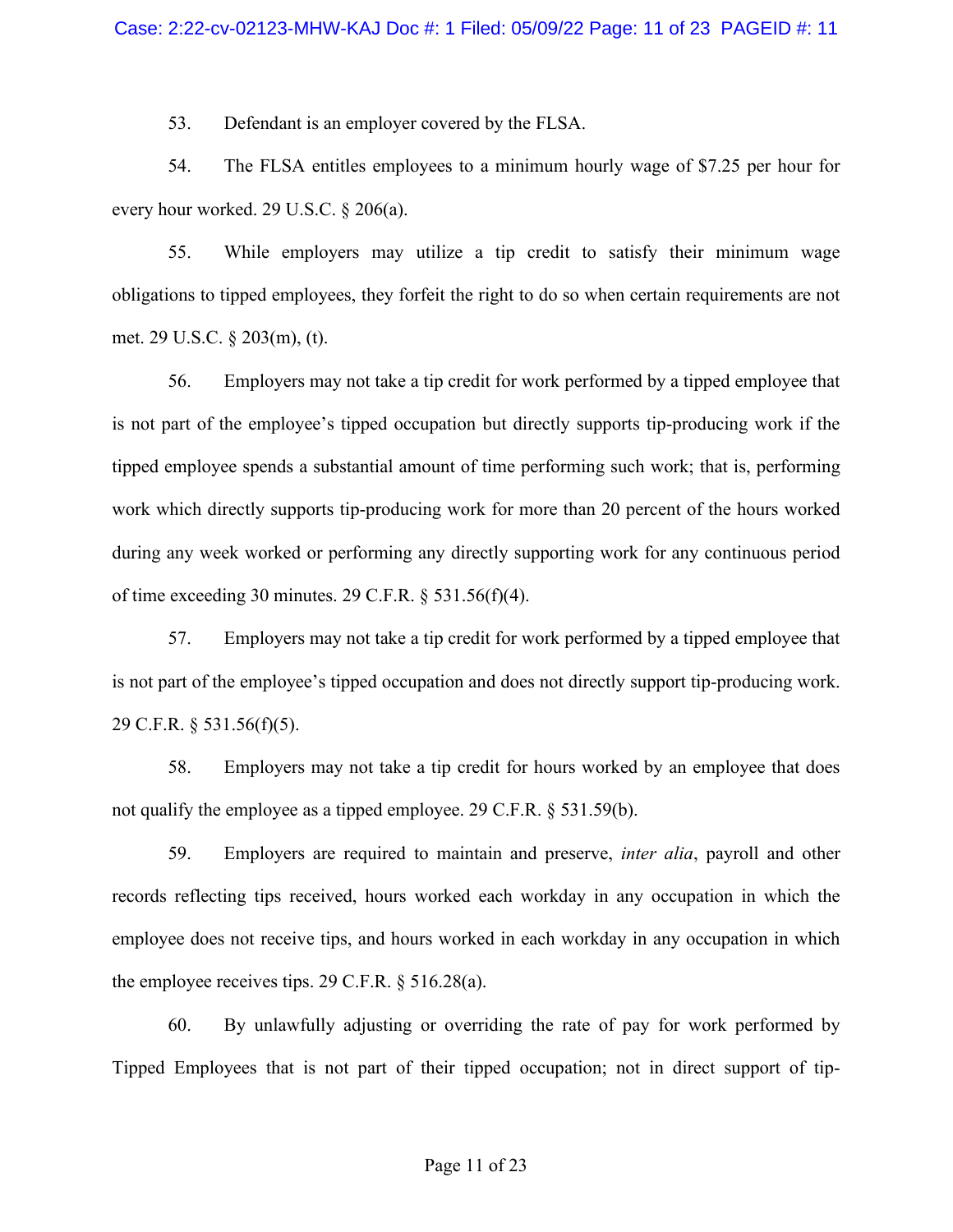producing work; or work that directly supports tip-producing work for a substantial amount of time, to an hourly rate less than the \$7.25 per hour minimum wage after Plaintiffs and other Tipped Employees clocked in an hourly rate greater than or equal to the \$7.25 per hour minimum wage, Defendant has forfeited its right to utilize the tip credit in satisfying its minimum wage obligations.

61. As a result of the conduct described above, Defendant has violated the FLSA by failing to pay Plaintiffs and the members of the Collective Class for time worked at or above the \$7.25 per hour minimum wage.

62. Plaintiffs and members of the Collective Class are entitled to recover all unpaid minimum wages, an equal amount of liquidated damages, and attorneys' fees and expenses, pursuant to 29 U.S.C.  $\S$  216(b).

63. Defendant's violations of the FLSA are willful and with reckless disregard of applicable FLSA provisions.

# **SECOND CAUSE OF ACTION: VIOLATION OF THE MINIMUM WAGE REQUIREMENTS OF THE FLSA**

64. Plaintiffs' allegations in paragraphs 1-63 are incorporated by reference as if fully set forth herein.

65. Plaintiffs assert this claim on behalf of themselves and members of the Collective Class who opt in to this action by filing a consent form pursuant to 29 U.S.C.  $\S$  216(b).

66. Plaintiffs and the Collective Class are employees entitled to the FLSA's protections.

67. Defendant is an employer covered by the FLSA.

68. The FLSA entitles employees to a minimum hourly wage of \$7.25 per hour for every hour worked. 29 U.S.C. § 206(a).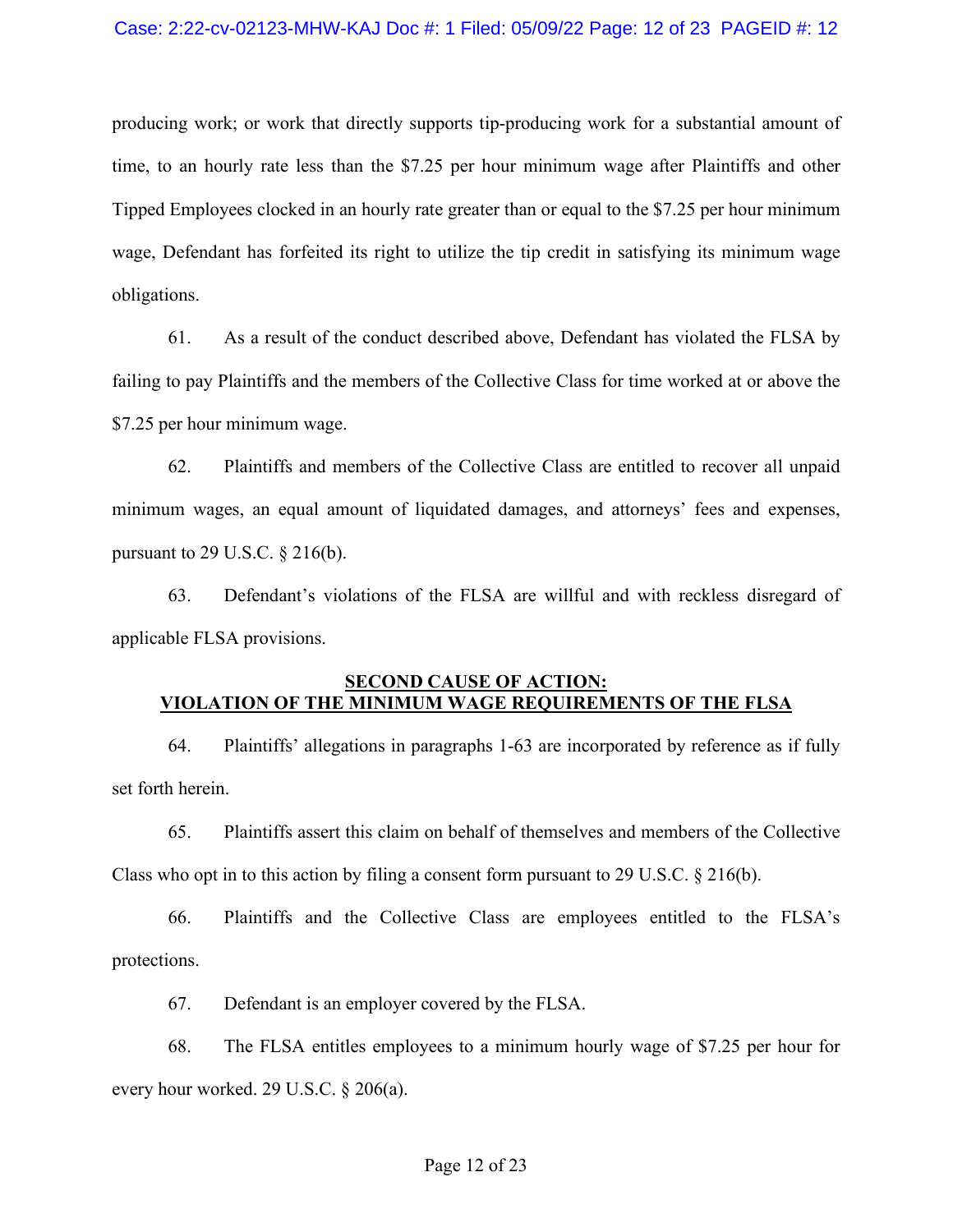### Case: 2:22-cv-02123-MHW-KAJ Doc #: 1 Filed: 05/09/22 Page: 13 of 23 PAGEID #: 13

69. While employers may utilize a tip credit to satisfy their minimum wage obligations to tipped employees, they forfeit the right to do so when certain requirements are not met. 29 U.S.C. § 203(m), (t).

70. Employers may not take a tip credit for work performed by a tipped employee that is not part of the employee's tipped occupation but directly supports tip-producing work if the tipped employee spends a substantial amount of time performing such work; that is, performing work which directly supports tip-producing work for more than 20 percent of the hours worked during any week worked or performing any directly supporting work for any continuous period of time exceeding 30 minutes. 29 C.F.R. § 531.56(f)(4).

71. Employers may not take a tip credit for work performed by a tipped employee that is not part of the employee's tipped occupation and does not directly support tip-producing work. 29 C.F.R. § 531.56(f)(5).

72. Employers may not take a tip credit for hours worked by an employee that does not qualify the employee as a tipped employee. 29 C.F.R. § 531.59(b).

73. Employers are required to maintain and preserve, *inter alia*, payroll and other records reflecting tips received, hours worked each workday in any occupation in which the employee does not receive tips, and hours worked in each workday in any occupation in which the employee receives tips. 29 C.F.R. § 516.28(a).

74. By compensating Plaintiffs and members of the Collective Class at a rate less than the \$7.25 per hour minimum wage while requiring Plaintiffs and the members of the Collective Class to perform work that is not part of their tipped occupations or directly supporting their tipproducing work, or requiring Plaintiffs and members of the Collective Class to perform work which was directly supporting their tip-producing work for a substantial amount of time,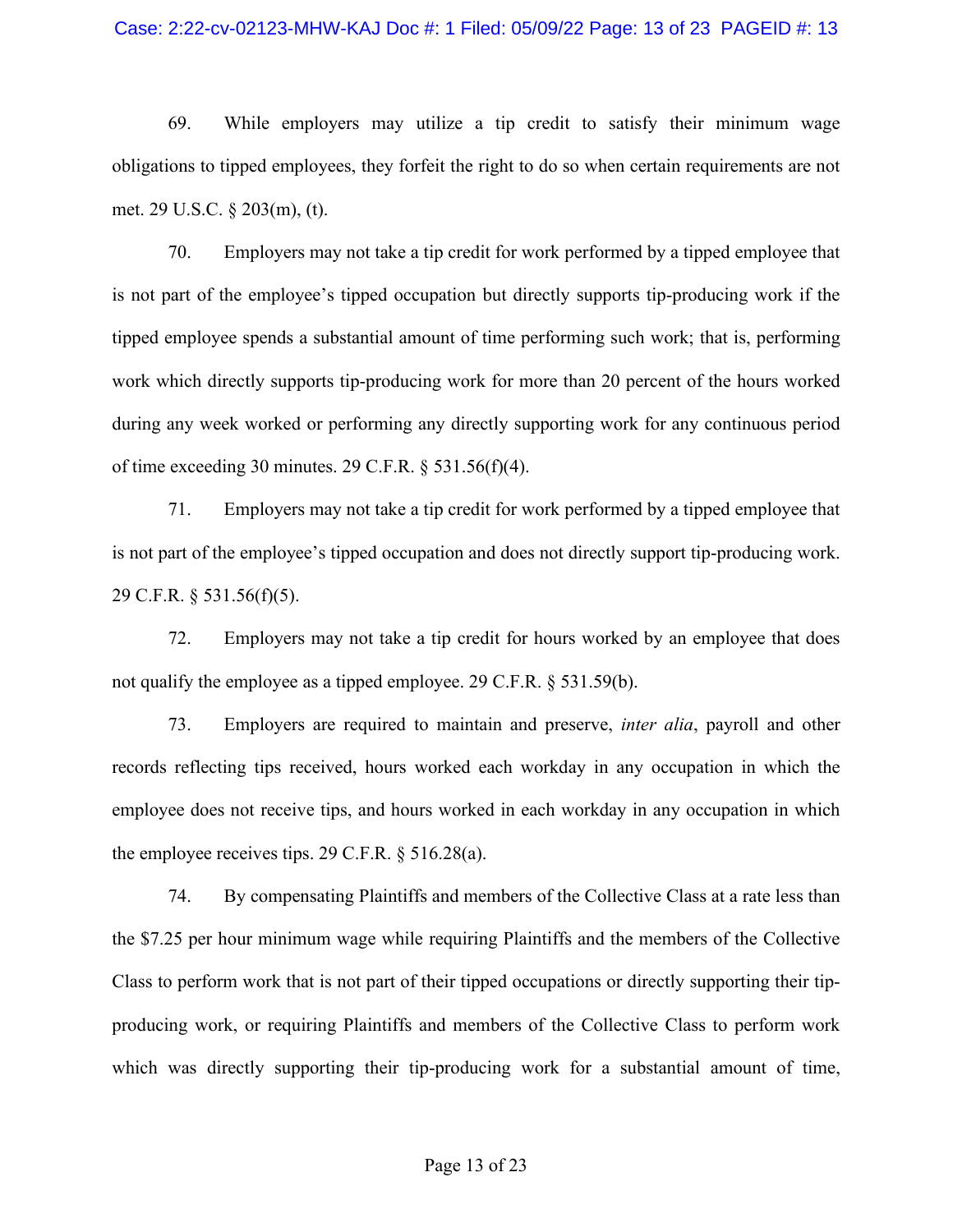### Case: 2:22-cv-02123-MHW-KAJ Doc #: 1 Filed: 05/09/22 Page: 14 of 23 PAGEID #: 14

Defendant has forfeited its right to utilize the tip credit in satisfying its minimum wage obligations.

75. As a result of the conduct described above, Defendant has violated the FLSA by failing to pay Plaintiffs and the members of the Collective Class for time worked at or above the \$7.25 per hour minimum wage.

76. Plaintiffs and members of the Collective Class are entitled to recover all unpaid minimum wages, an equal amount of liquidated damages, and attorneys' fees and expenses, pursuant to 29 U.S.C. § 216(b).

77. Defendant's violations of the FLSA are willful and with reckless disregard of applicable FLSA provisions.

## **THIRD CAUSE OF ACTION: VIOLATION OF THE MINIMUM WAGE REQUIREMENTS OF THE KWHA**

78. Plaintiffs' allegations in paragraphs 1-77 are incorporated by reference as if fully set forth herein.

79. Plaintiff Rodney Mitchell asserts this claim on behalf of himself and members of the Rule 23 Class, pursuant to Fed. R. Civ. P. 23.

80. Plaintiff Rodney Mitchell and the Rule 23 Class are employees entitled to the KWHA's protections.

81. Defendant is an employer covered by the KWHA.

82. The KWHA entitles employees to a minimum wage of \$7.25 per hour for every hour worked. Ky. Rev. Stat. Ann. § 337.275.

83. While employers may utilize a tip credit to satisfy their minimum wage obligations to tipped employees, they forfeit the right to do so when certain requirements are not met. Ky. Rev. Stat. Ann. §§ 337.010(2)(d), 337.275(2); 803 Ky. Admin. Regs. 1:080 § 3.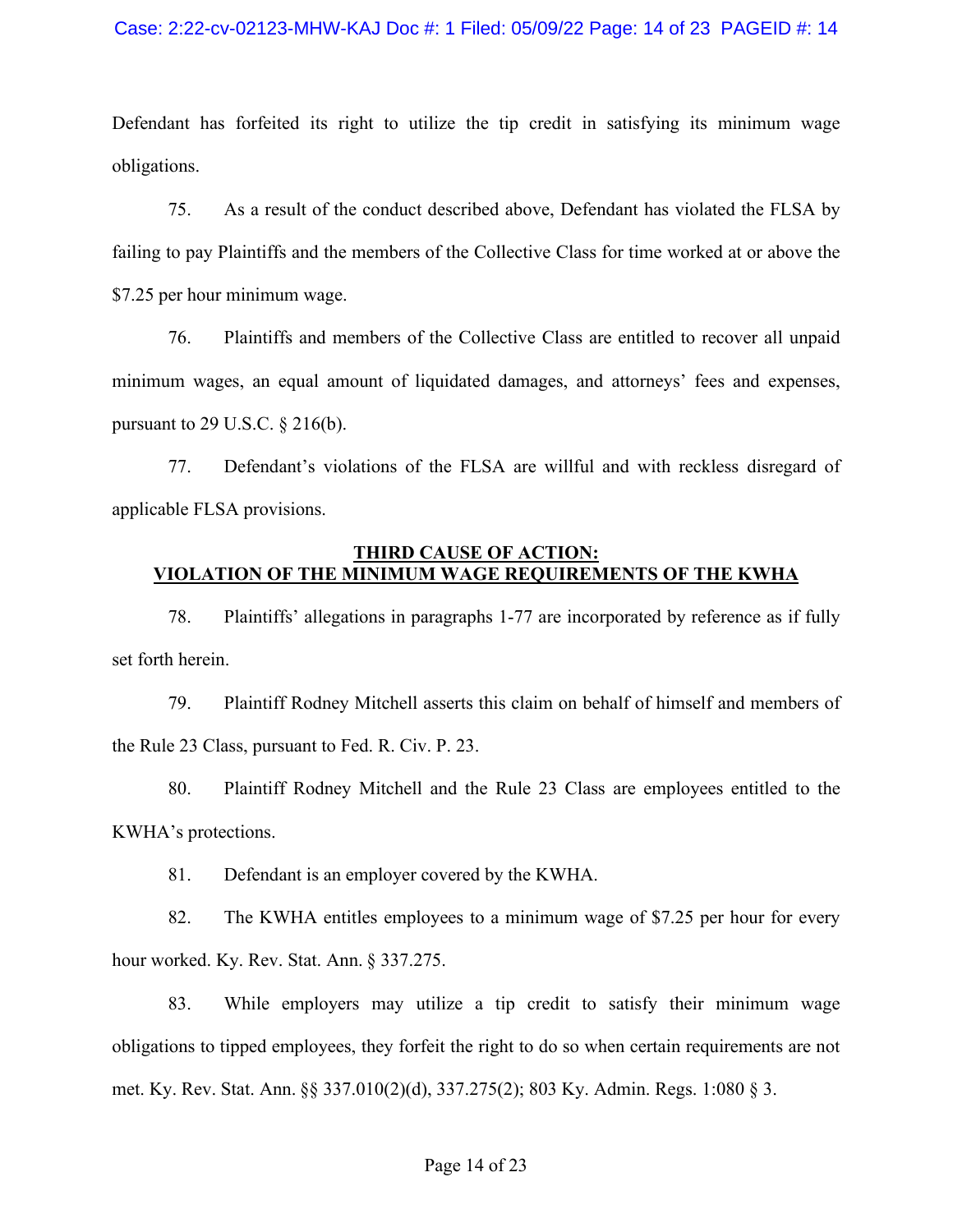### Case: 2:22-cv-02123-MHW-KAJ Doc #: 1 Filed: 05/09/22 Page: 15 of 23 PAGEID #: 15

84. The KWHA prohibits employers from taking the tip credit for hours worked by tipped employees in occupations in which the employees do not qualify as a tipped employee. Ky. Rev. Stat. Ann. § 337.275(b); 803 Ky. Admin. Regs. 1:080 § 3(1), (7).

85. Employers forfeit the tip credit by requiring tipped employees to perform work that does not qualify as part of their tipped occupation at an hourly rate less than the \$7.25 per hour minimum wage.

86. By requiring Plaintiff Rodney Mitchell and members of the Rule 23 Class to perform work that is not part of their tipped occupation at an hourly rate less than the \$7.25 per hour minimum wage, Defendant has forfeited its right to utilize the tip credit in satisfying its minimum wage obligations to Plaintiff Rodney Mitchell and members of the Rule 23 Class.

87. Defendant has violated KWHA's minimum wage mandate by paying Plaintiff Rodney Mitchell and members of the Rule 23 Class less than the \$7.25 per hour minimum wage for work that does not qualify as part of their tipped occupation.

88. Plaintiff Rodney Mitchell and members of the Rule 23 Class are entitled to recover all unpaid minimum wages, an equal amount of liquidated damages, and attorneys' fees and expenses, including interest thereon, pursuant to Ky. Rev. Stat. Ann. § 337.385.

89. Defendant's violations of the KWHA are willful and with reckless disregard of applicable KWHA provisions.

## **FOURTH CAUSE OF ACTION: FORCED LABOR BY FRAUD PURSUANT TO THE KWHA**

90. Plaintiffs' allegations in paragraphs 1-89 are incorporated by reference as if fully set forth herein.

91. Plaintiff Rodney Mitchell and members of the Rule 23 Class performed tasks as part of their employment for Defendant that were not part of their tipped occupations.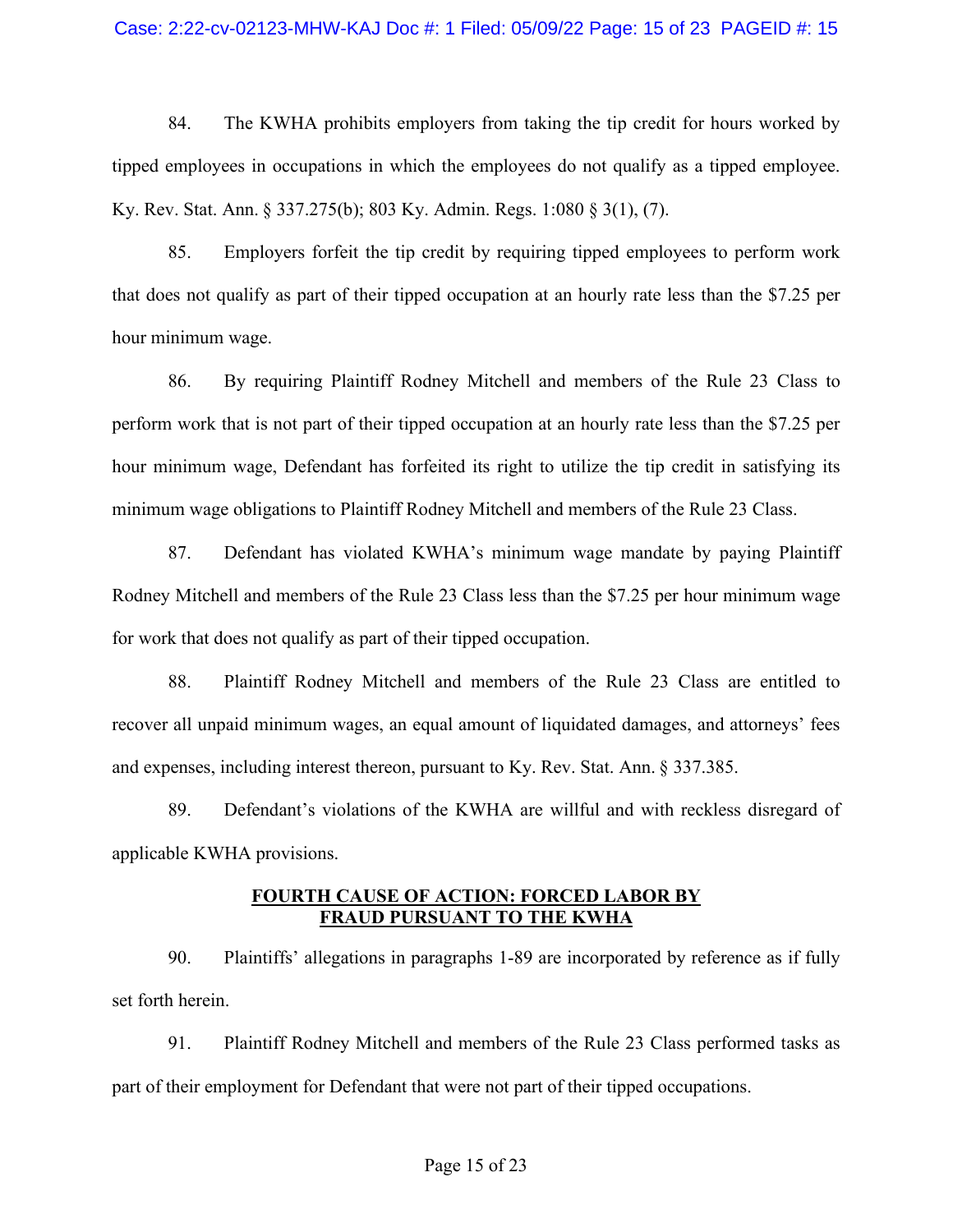### Case: 2:22-cv-02123-MHW-KAJ Doc #: 1 Filed: 05/09/22 Page: 16 of 23 PAGEID #: 16

92. Plaintiff Rodney Mitchell and members of the Rule 23 Class were entitled to a minimum wage of \$7.25 per hour for work that was not part of their tipped occupations, pursuant to the KWHA. Ky. Rev. Stat. Ann. § 337.275.

93. Plaintiff Rodney Mitchell and members of the Rule 23 Class, at certain relevant times throughout their employment at Defendant's restaurants, were instructed by Bob Evans to clock in as a host (which is not a tipped occupation) at a rate substantially greater than the \$7.25 per hour minimum wage for their entire shift. The hourly rate for hosts varied by location and employee, but was typically between \$9 and \$13 per hour.

94. After completing work while clocked in as a host at a rate substantially greater than the \$7.25 per hour minimum wage, Defendant fraudulently, and with malice, intent, and knowledge, retroactively adjusted or overrode Plaintiffs' and Class Members' rate of pay to the hourly rate of a server at \$2.13 per hour.

95. By allowing or requiring employees to clock in as a host at a rate of pay substantially greater than \$7.25 per hour, Defendant represented to Plaintiff Rodney Mitchell and members of the Rule 23 Class that they would be compensated for all work performed during that shift at a specified rate substantially greater than the \$7.25 per hour minimum wage.

96. Defendant made this representation to Plaintiff Rodney Mitchell and members of the Rule 23 Class with inducement that it would be acted upon; i.e., that Plaintiff Rodney Mitchell and members of the Rule 23 Class would perform employment duties for Defendant at a rate substantially greater than the \$7.25 per hour minimum wage.

97. Plaintiff Rodney Mitchell and members of the Rule 23 Class relied upon Defendant's representation by performing work with the belief they would be paid substantially greater than the \$7.25 per hour minimum wage.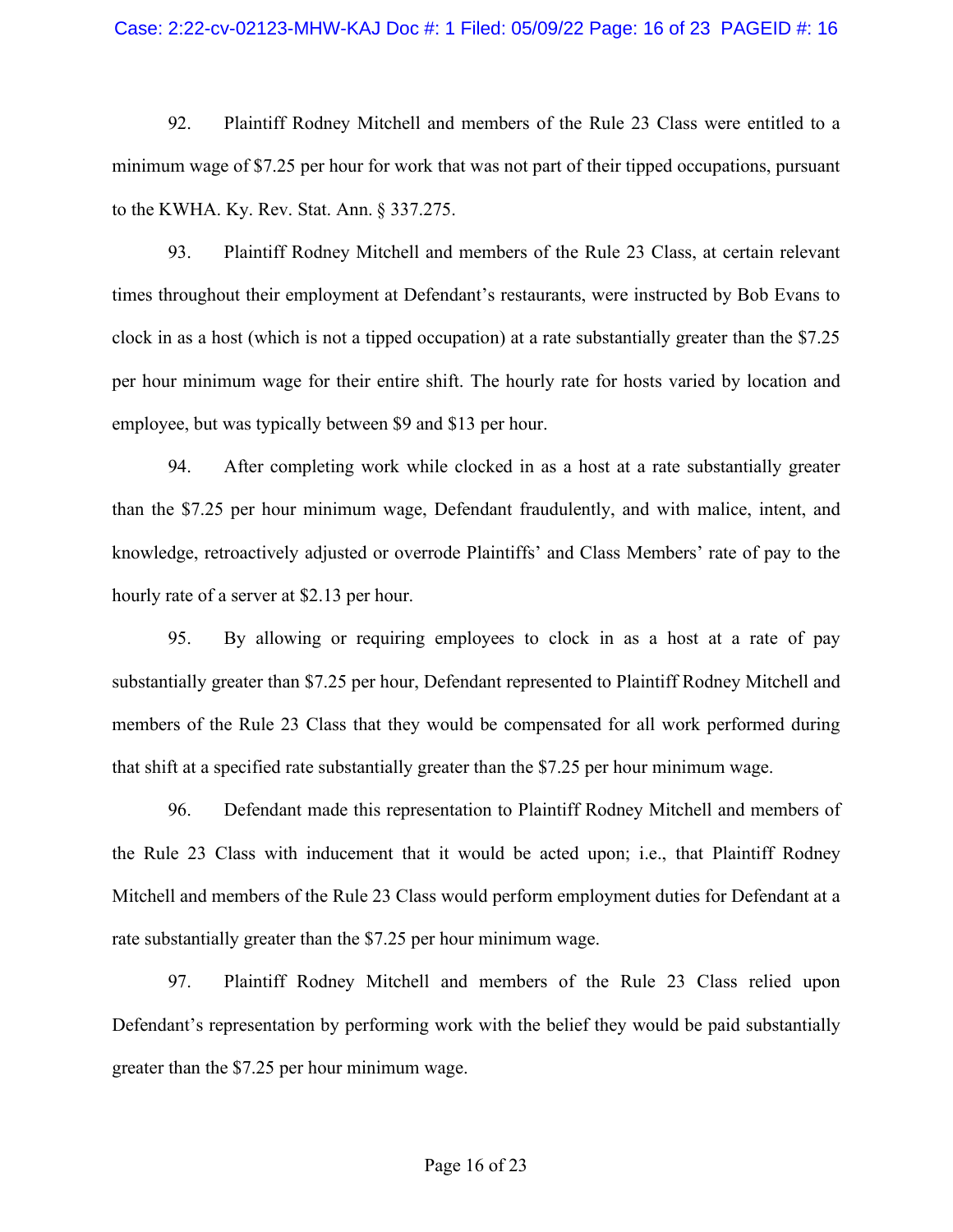### Case: 2:22-cv-02123-MHW-KAJ Doc #: 1 Filed: 05/09/22 Page: 17 of 23 PAGEID #: 17

98. By retroactively overriding Plaintiff Rodney Mitchell's and Class Members' rate of pay for all work performed during shifts where the employees clocked as in as a host at an hourly rate substantially greater than \$7.25 per hour and reducing the rate of pay to \$2.13 per hour, and/or retroactively by reducing the rate of pay to \$2.13 per hour for work that was not part of their tipped occupation, Defendant knew, or should have known, that it made a false material representation to Plaintiff Rodney Mitchell and members of the Rule 23 Class that they would be compensated at a rate substantially greater than the \$7.25 per hour minimum wage for work performed during that shift (the "fraudulent scheme").

99. Defendant's fraudulent scheme was made with the intent to retain the wages owed to Plaintiff Rodney Mitchell and members of the Rule 23 Class instead of paying them the wages for work when they were clocked in as a host at a rate substantially greater than \$7.25 per hour.

100. As a result of Defendant's fraudulent scheme, Plaintiff Rodney Mitchell and members of the Rule 23 Class were paid \$2.13 per hour for work performed when they clocked in as a host at a rate substantially greater than \$7.25 per hour, to their damage.

101. Defendant acted fraudulently and with malice, intent, and knowledge in retroactively reducing the rate of pay for Plaintiff and members of the Rule 23 Class to a rate of \$2.13 per hour for all work performed, including work that was not part of their tipped occupation.

102. Plaintiff Rodney Mitchell and members of the Rule 23 Class were required to acknowledge that "all non-tipped issues in the last 30 days have been resolved" before Defendant's timeclock system would permit the employees to clock in. Exh. A.

103. Plaintiff Rodney Mitchell and members of the Rule 23 Class were required to answer "No" (or obtain management authorization—which was discouraged and refused by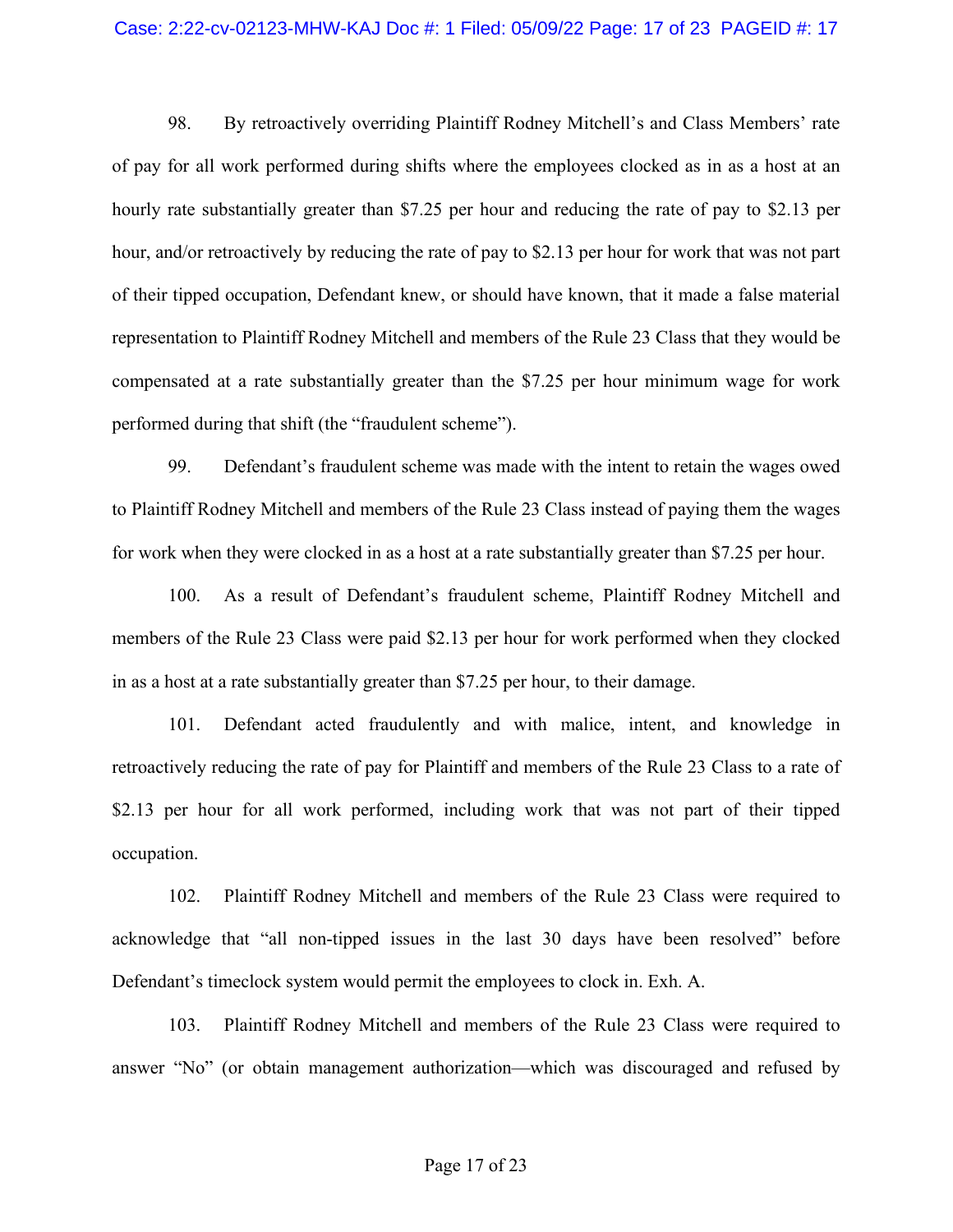management—to answer "Yes") to the following question before being permitted to clock out: "Did you spend more than 20% of your server shift on non-tipped work?" Exh. B.

104. By fraudulently, retroactively adjusting the hourly rate of Plaintiff Rodney Mitchell and members of the Rule 23 Class for both tipped and non-tipped work to a rate of \$2.13 per hour, Defendant subjected Plaintiff Rodney Mitchell and members of the Rule 23 Class to forced labor or services as defined by Ky. Rev. Stat. Ann. § 529.010. Ky. Rev. Stat. Ann. § 337.385(3).

105. By repeatedly and fraudulently requiring members of the Rule 23 Class to clock in at a rate less than the \$7.25 per hour minimum wage to perform non-tipped work, Defendant subjected Plaintiff Rodney Mitchell and members of the Rule 23 Class to forced labor or services as defined by Ky. Rev. Stat. Ann. § 529.010. Ky. Rev. Stat. Ann. § 337.385(3).

106. By repeatedly and fraudulently requiring members of the Rule 23 Class to acknowledge that "all non-tipped issues" had been resolved before being permitted to clock in, Defendant subjected Plaintiff Rodney Mitchell and members of the Rule 23 Class to forced labor or services as defined by Ky. Rev. Stat. Ann. § 529.010. Ky. Rev. Stat. Ann. § 337.385(3).

107. By repeatedly and fraudulently requiring members of the Rule 23 Class to answer "No" to the question asking whether they "spen[t] more than 20% of [their] server shift on nontipped work," Defendant subjected Plaintiff Rodney Mitchell and members of the Rule 23 Class to forced labor or services as defined by Ky. Rev. Stat. Ann. § 529.010. Ky. Rev. Stat. Ann. § 337.385(3).

108. "Forced labor or services," as defined by Ky. Rev. Stat. Ann. § 529.010(5), includes labor that is obtained by force, fraud, or coercion. Ky. Rev. Stat. Ann. § 529.010(5).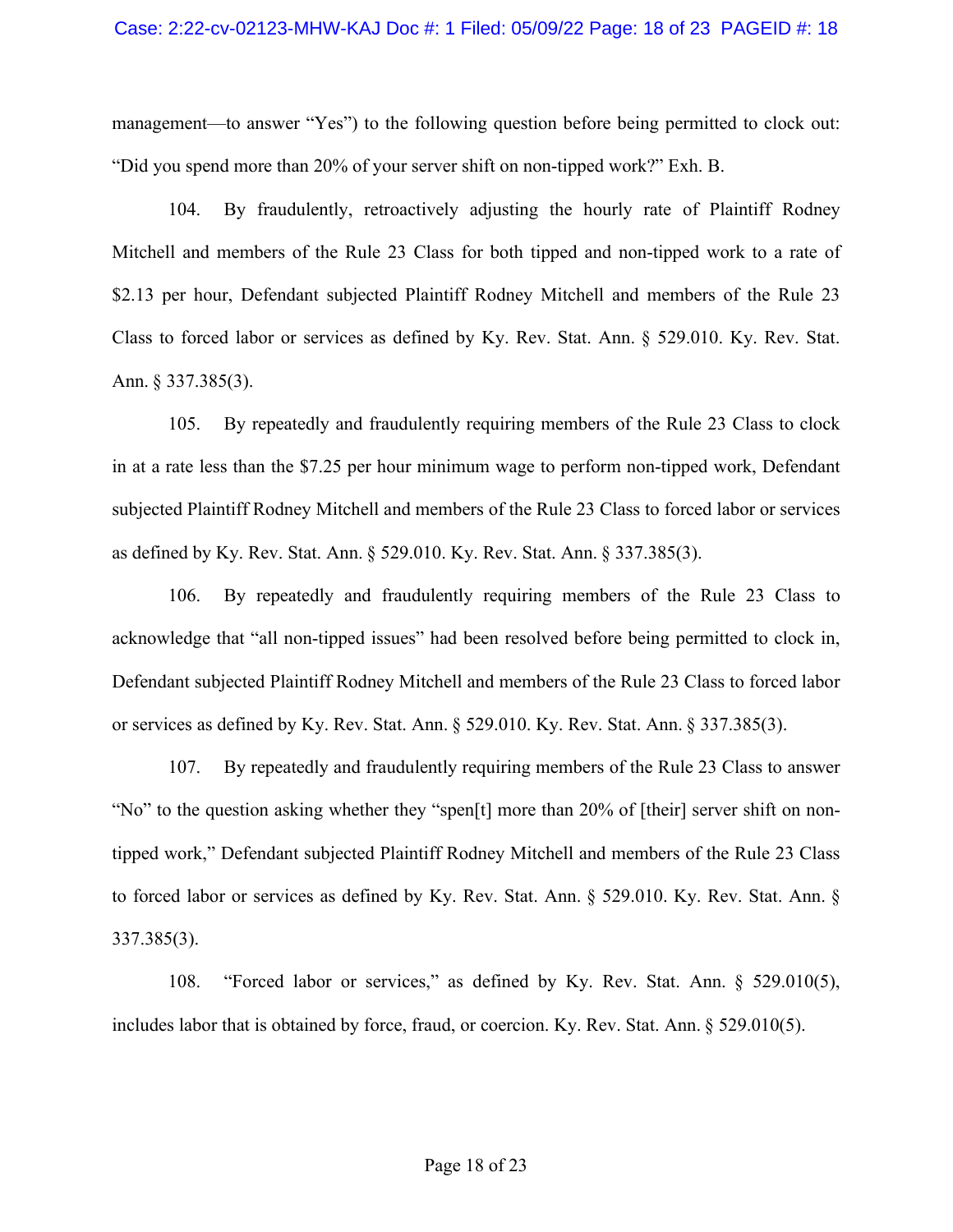109. As a result of Defendant's fraudulent practices described above, Plaintiff Rodney Mitchell and members of the Rule 23 Class are additionally entitled to punitive damages not less than three times the full amount of wages due, and for costs and reasonable attorneys' fees, including interest thereon, pursuant to Ky. Rev. Stat. Ann. § 337.385.

# **FIFTH CAUSE OF ACTION: VIOLATION OF THE MINIMUM WAGE REQUIREMENT OF THE IMWL**

110. Plaintiffs' allegations in paragraphs 1-109 are incorporated by reference as if fully set forth herein.

111. Plaintiff Rhonda Thomas asserts this claim on behalf of herself and members of the Rule 23 Class, pursuant to Fed. R. Civ. P. 23.

112. Plaintiff Rhonda Thomas and the Rule 23 Class are employees entitled to the IMWL's protections.

113. Defendant is an employer covered by the IMWL.

114. The IMWL entitles employees to a minimum wage of \$7.25 per hour for every hour worked. Ind. Code § 22-2-2-4.

115. While employers may utilize a tip credit to satisfy their minimum wage obligations to tipped employees, employers must meet certain requirements in order to be eligible for tip credits as a compensation scheme. Ind. Code  $\S 22-2-2-4(c)$ , (d).

116. The IMWL requires employers to pay tipped employees an amount equal to the cash wage paid the employee (not less than \$2.13 per hour) and an additional amount on account of tips received by the employee, which amount is equal to the difference between the \$7.25 per hour minimum wage and the rate of \$2.13 per hour. Ind. Code § 22-2-2-4(d).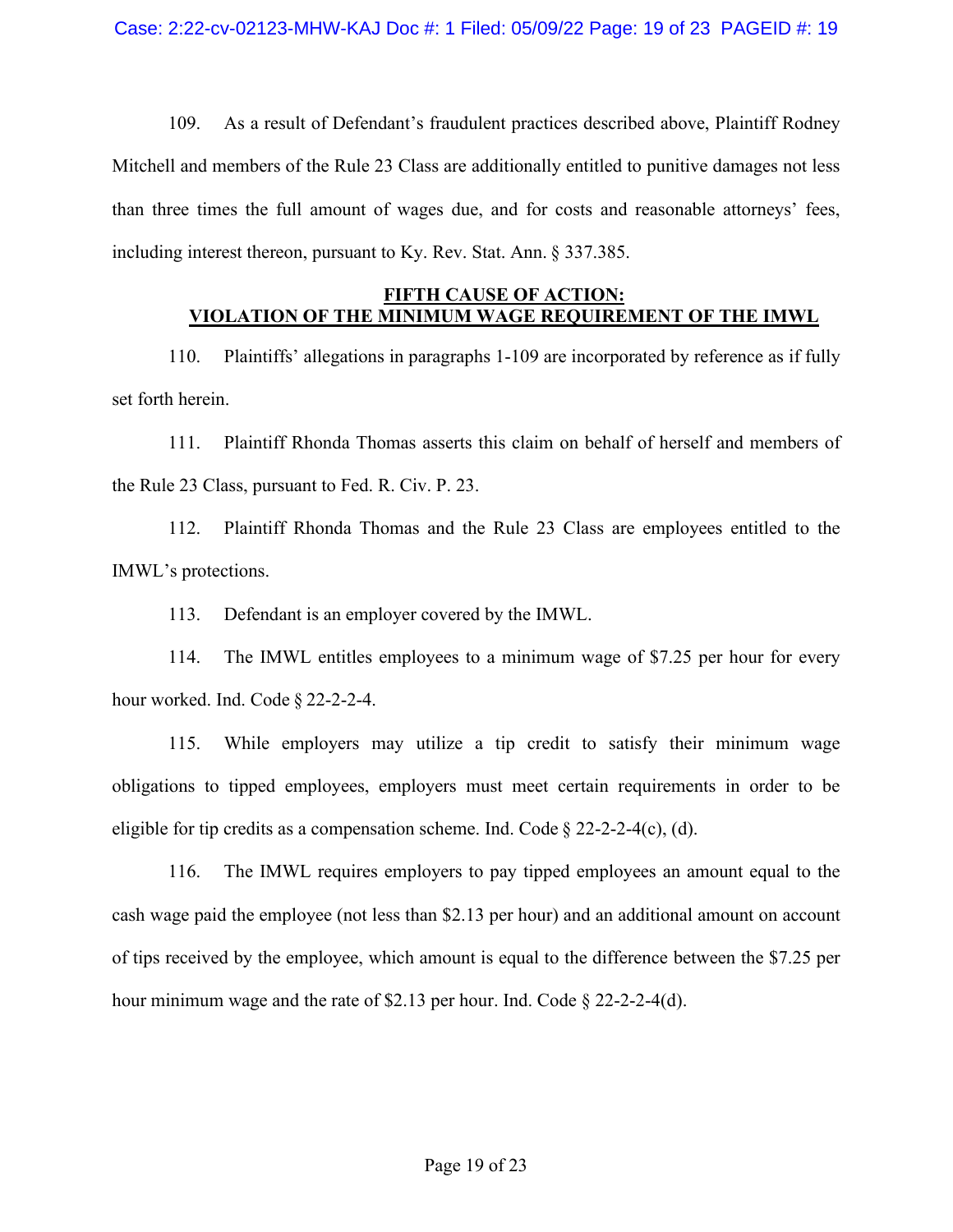### Case: 2:22-cv-02123-MHW-KAJ Doc #: 1 Filed: 05/09/22 Page: 20 of 23 PAGEID #: 20

117. Plaintiff Rhonda Thomas and members of the Rule 23 Class were required to acknowledge that "all non-tipped issues in the last 30 days [had] been resolved" before Defendant's timeclock system would permit the employees to clock in. Exh. A.

118. Plaintiff Rhonda Thomas and members of the Rule 23 Class were required to answer "No" (or obtain management authorization—which was discouraged and refused by management—to answer "Yes") to the following question before being permitted to clock out: "Did you spend more than 20% of your server shift on non-tipped work?" Exh. B.

119. By requiring Plaintiff Rhonda Thomas and the Rule 23 Class to perform work that is not part of their tipped occupation at an hourly rate less than the \$7.25 per hour minimum wage, Defendant has forfeited its right to utilize the tip credit in satisfying its minimum wage obligations to Plaintiff Rhonda Thomas and the Rule 23 Class.

120. Defendant has violated IMWL's minimum wage mandate by paying Plaintiff Rhonda Thomas and the Rule 23 Class less than the \$7.25 per hour minimum wage for work that does not qualify as part of their tipped occupation.

121. Plaintiff Rhonda Thomas and members of the Rule 23 Class are entitled to recover all unpaid minimum wages and an equal amount of liquidated damages, pursuant to Ind. Code § 22-2-2-4.

122. Defendant's violations of the IMWL are willful and with reckless disregard of applicable IMWL provisions.

#### **PRAYER FOR RELIEF**

WHEREFORE, Plaintiffs pray for the following relief on behalf of themselves and all others similarly situated: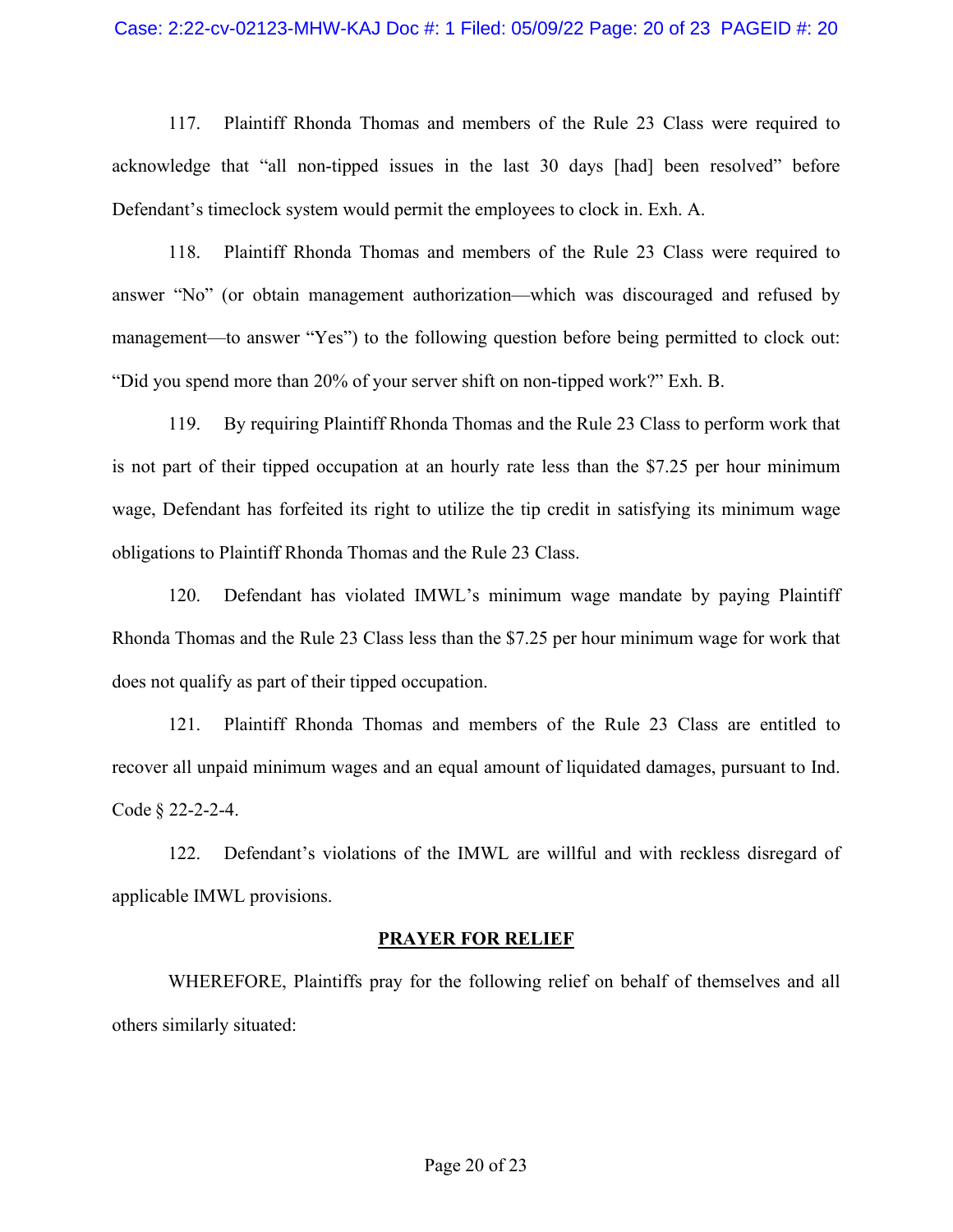1. An order permitting this litigation to proceed as a collective action pursuant to 29 U.S.C. § 216(b);

2. An order permitting this litigation to proceed as a class action pursuant to Fed. R. Civ. P. 23;

3. Prompt notice of this litigation, pursuant to 29 U.S.C. § 216(b);

4. Prompt notice of this litigation, pursuant to Fed. R. Civ. P. 23, to the Rule 23 Class;

5. A finding that Defendant has violated the FLSA, KWHA, and IMWL;

6. A finding that Defendant's FLSA, KWHA, and IMWL violations are willful and not in good faith;

7. A judgment against Defendant in favor of Plaintiffs and all similarly situated employees for compensation of all unpaid and underpaid wages that Defendant has failed or refused to pay in violation of the FLSA, KWHA, and IMWL;

8. Pre-judgment interest;

9. Post judgment interest;

10. Liquidated damages to the fullest extent permitted by the FLSA, KWHA, and IMWL;

11. Litigation costs, expenses, and Plaintiffs' attorneys' fees to the fullest extent permitted by the FLSA, pursuant to 29 U.S.C. § 216(b); KWHA, pursuant to Ky. Rev. Stat. Ann. § 337.385; IMWL, pursuant to Ind. Code § 22-2-2-9; the Federal Rules of Civil Procedure; and all other applicable law;

12. Punitive damages of not less than three times the full amount of wages due, pursuant to Ky. Rev. Stat. Ann. § 337.385(3) and all other applicable law; and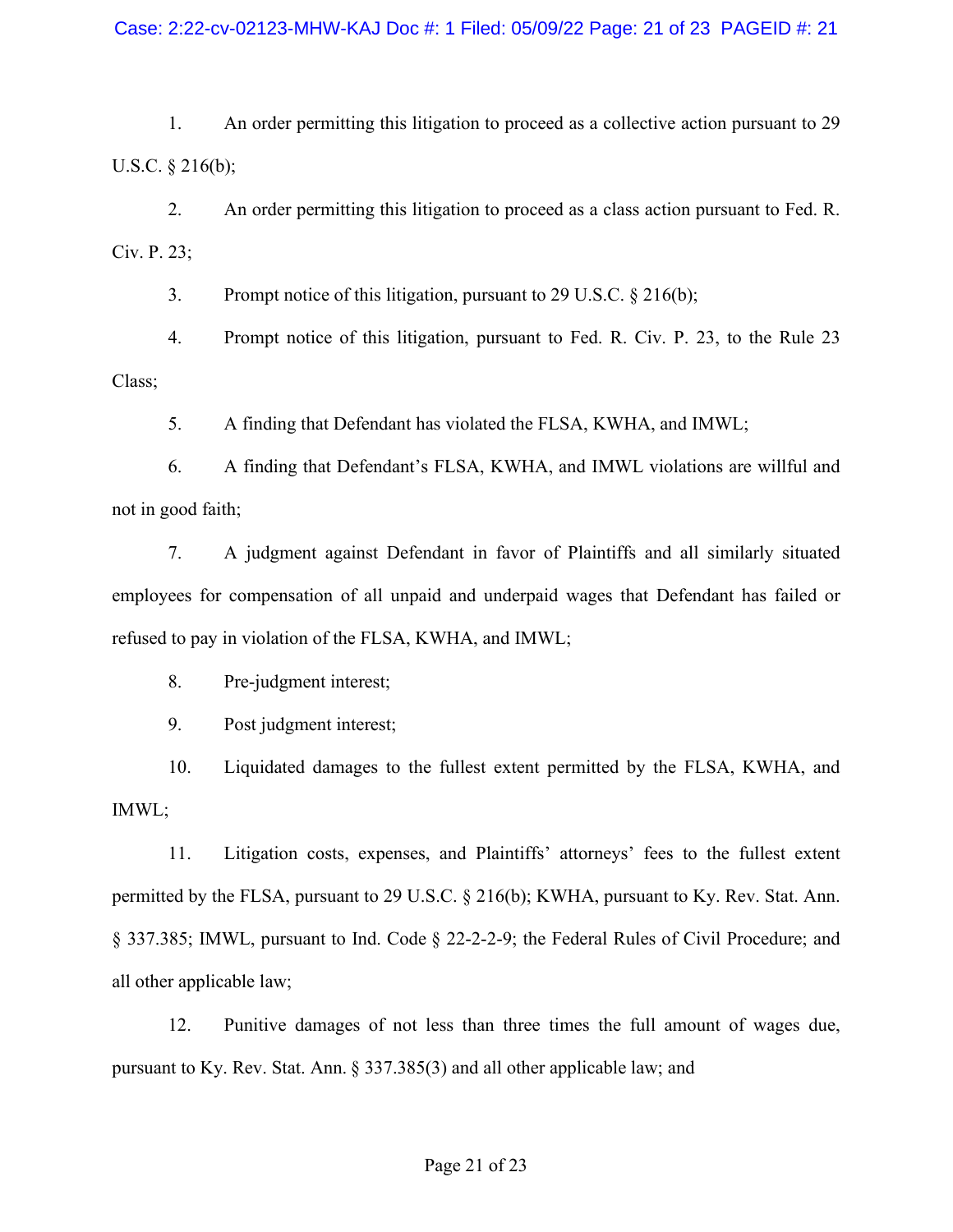13. Such other and further relief as this Court deems just and proper in equity and under the law.

### **JURY DEMAND**

Plaintiffs demand a jury as to all claims so triable.

Respectfully submitted,

ATTORNEYS FOR PLAINTIFFS OPT-IN PLAINTIFFS, AND PURPORTED CLASS

BY: */s/ Robert E. DeRose* ROBERT E. DEROSE (OH Bar No. 0055214) Barkan Meizlish DeRose Cox LLP 4200 Regent Street, Suite 210 Columbus, Ohio 43219 Telephone: (614) 221-4221 Email: bderose@barkanmeizlish.com

JEROME P. PRATHER\* J. CONNER NICELEY\* Garmer & Prather, PLLC 141 North Broadway Lexington, Kentucky 40507 Telephone: (859) 254-9352 Facsimile: (859) 233-9769 Email: jprather@garmerprather.com Email: cniceley@garmerprather.com

ANDREW CLARKE WEEKS\* Lawrence & Lawrence, PLLC 440 South Seventh Street, Suite 200 Louisville, Kentucky 40203 Phone: (502) 589-5855 Facsimile: (502) 589-9472 Email: acweeks@reallawky.com

D. TODD VARELLAS\* JAMES J. VARELLAS III\* Varellas & Varellas 249 West Short Street, Suite 201 Lexington, Kentucky 40507 Telephone: (859) 252-4473 Facsimile: (859) 252-4476